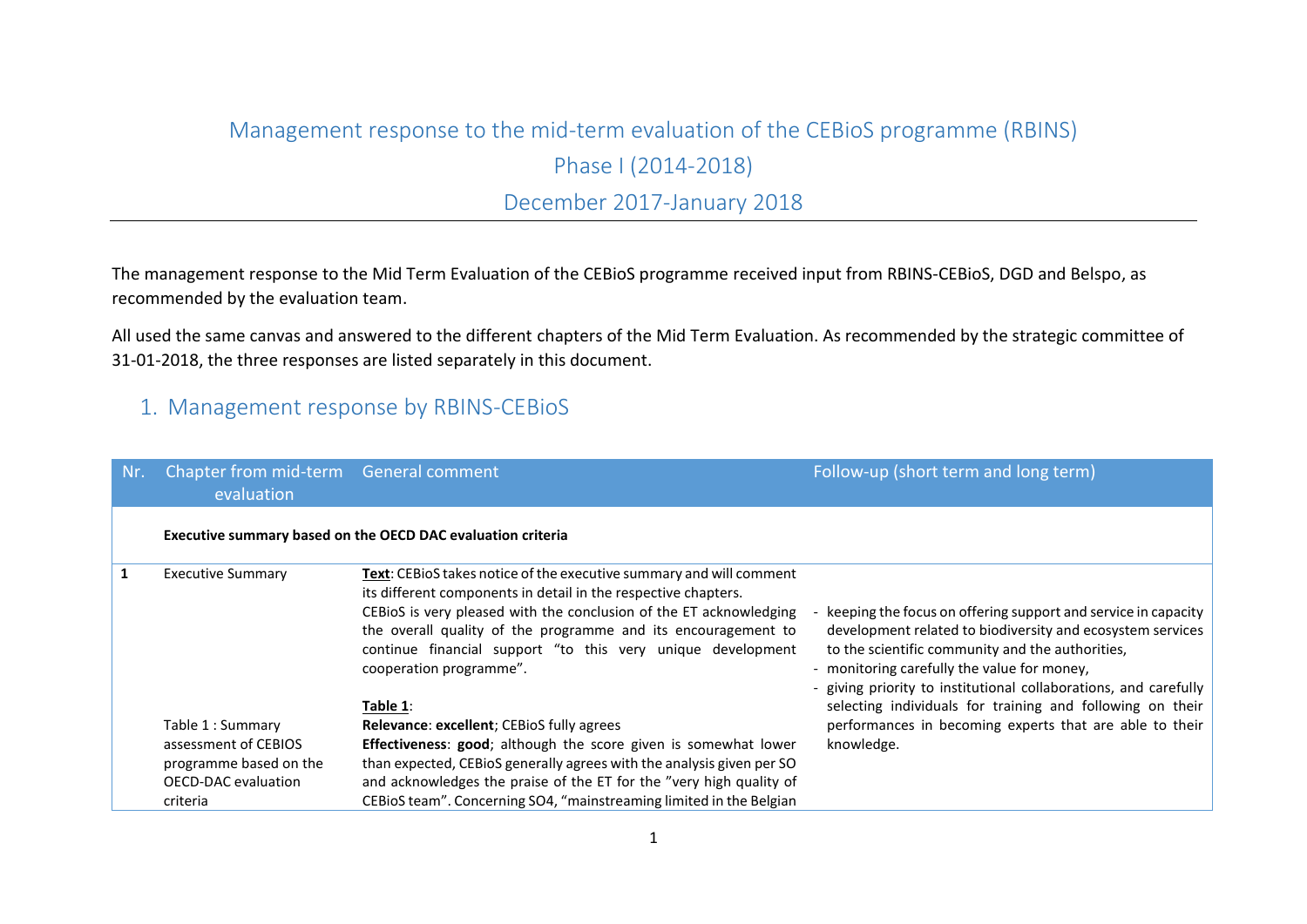|                |                                                                            | development sector and policy sectors of partner countries", is also<br>dependent on the willingness of other actors to be mainstreamed for<br>biodiversity and hence not entirely a function of CEBioS as the<br>'provider' side.                                                                                                                                                                                                                                                                                                                                                                                                                                                                                                 | See separate chapters, further down in the table.<br>-The ET accepts the premise that the core purpose of the<br>Cebios programme (building capacities in biodiversity                                                                                                                                                                                                                                                                                                                                                                                                                                                                                                                                                                                                                                                                                                                                                                                                                                                                                                                                |
|----------------|----------------------------------------------------------------------------|------------------------------------------------------------------------------------------------------------------------------------------------------------------------------------------------------------------------------------------------------------------------------------------------------------------------------------------------------------------------------------------------------------------------------------------------------------------------------------------------------------------------------------------------------------------------------------------------------------------------------------------------------------------------------------------------------------------------------------|-------------------------------------------------------------------------------------------------------------------------------------------------------------------------------------------------------------------------------------------------------------------------------------------------------------------------------------------------------------------------------------------------------------------------------------------------------------------------------------------------------------------------------------------------------------------------------------------------------------------------------------------------------------------------------------------------------------------------------------------------------------------------------------------------------------------------------------------------------------------------------------------------------------------------------------------------------------------------------------------------------------------------------------------------------------------------------------------------------|
|                |                                                                            | Efficiency: very good; CEBioS fully agrees, and confirms that the<br>human resources are the most important asset, given CEBioS'<br>function and mandate.                                                                                                                                                                                                                                                                                                                                                                                                                                                                                                                                                                          | knowledge and management) empowers people and provides<br>relevant support to - and have therefore impact on -<br>development and poverty reduction.<br>-The ET is aware how challenging it is to demonstrate, measure                                                                                                                                                                                                                                                                                                                                                                                                                                                                                                                                                                                                                                                                                                                                                                                                                                                                                |
|                |                                                                            | Impact: fair; CEBioS would have preferred a more positive score<br>about the impact potential with some explanations about expected<br>impact or, alternatively, even an absence of score, since long term<br>impact cannot be measured after 3 years anyway. The orientation<br>towards poverty reduction and sustainable development changes<br>remains a generally acknowledged challenge in this sector, which is<br>not specific to CEBioS alone, (see e.g. William. M. Adams, et al.,<br>2004. Biodiversity Conservation and the Eradication of Poverty.<br>Science 306, 1146;<br>http://citeseerx.ist.psu.edu/viewdoc/download?doi=10.1.1.726.264<br>4&rep=rep1&type=pdf<br>Sustainability: very good; CEBioS fully agrees. | or describe impact in the field of development and poverty<br>reduction. Impact means positive change, that happens hardly<br>at once and that is hardly provoked by a single action or<br>programme. Achievements that are expected from a given<br>action or component must therefore be fairly in proportion<br>with that action, and not expect or promise achievements that<br>are of proportion.<br>-The rather poor appreciation of the impact of the programme<br>does not question its relevance, but questions how it defines<br>its expected achievements. Together with the main<br>recommendation to shift to a result oriented management, it<br>is understood as an incentive to define more clearly (or: to<br>better motivate) the expected outcomes of a given<br>component in regard to development, and how targeted<br>audiences, processes or activities relate to it. In other words,<br>while keeping the excellent quality and relevance of the offer,<br>we have to improve the target definition, justification and<br>reach, and adapt the monitoring and reporting tools |
|                | 2.1                                                                        | Summary assessment from desk phase consultation process                                                                                                                                                                                                                                                                                                                                                                                                                                                                                                                                                                                                                                                                            | accordingly.                                                                                                                                                                                                                                                                                                                                                                                                                                                                                                                                                                                                                                                                                                                                                                                                                                                                                                                                                                                                                                                                                          |
| $\overline{2}$ | Table 7 : Strengths<br>weaknesses and risks<br>identified from the written | Strengths: CEBioS agrees with the findings of the ET, which cited<br>assets as ownership and alignment as crucial as they are principles<br>of the OECD backed Paris declaration (and following declarations of<br>Accra and Busan) on effectiveness of aid, see                                                                                                                                                                                                                                                                                                                                                                                                                                                                   | Weaknesses:<br>The gap between signature of contracts and execution can be<br>shortened if RBINS agrees to shorten the administrative<br>handling time between contract and payment. CEBioS will                                                                                                                                                                                                                                                                                                                                                                                                                                                                                                                                                                                                                                                                                                                                                                                                                                                                                                      |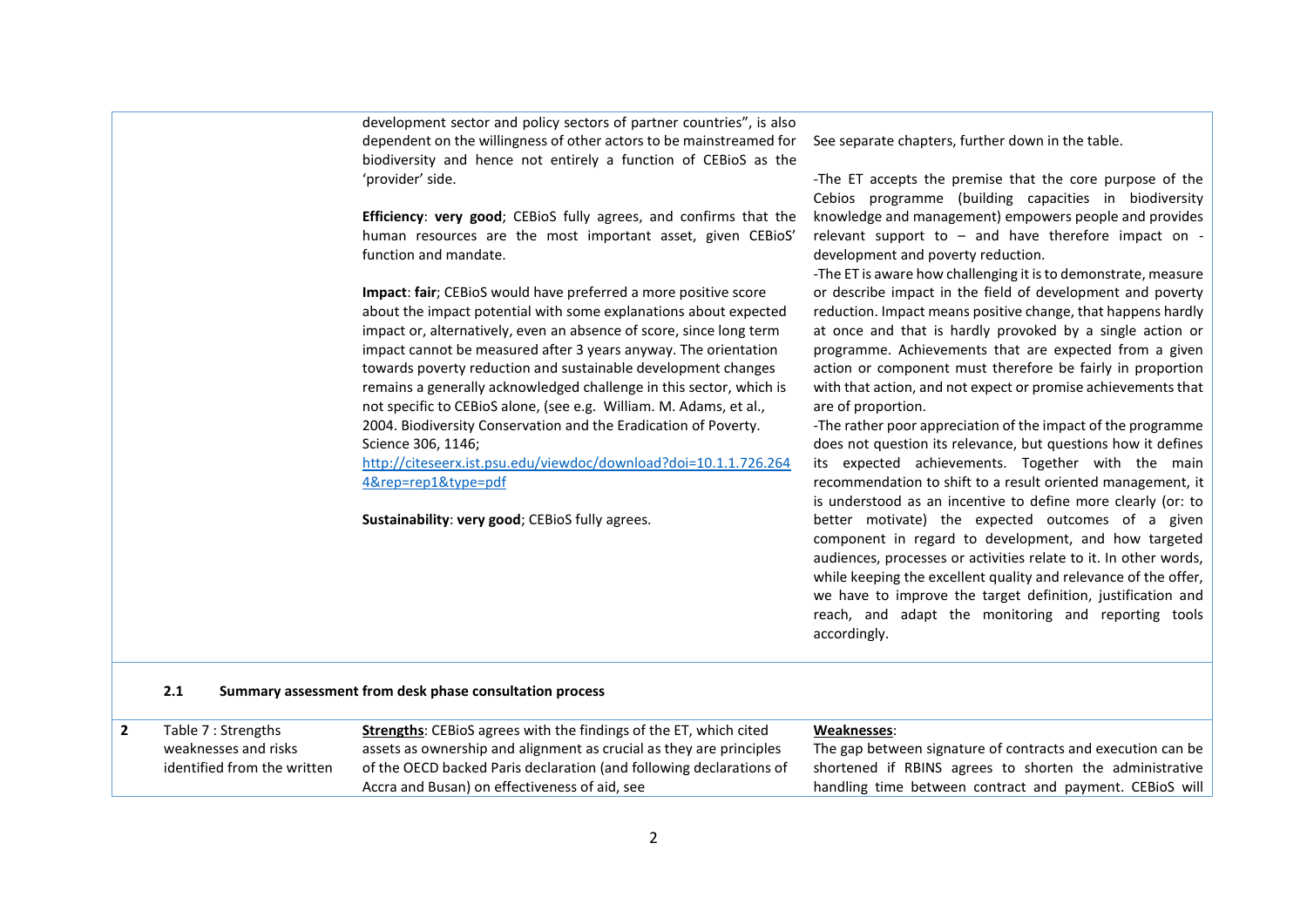|   | consultation of CEBioS<br>stakeholders                                            | http://www.oecd.org/dac/effectiveness/parisdeclarationandaccraag<br>endaforaction.htm                                                                                                                                                                                                                                                                                                                                                                             | continue collaborating with the central administration to find<br>adequate solutions.                                                                                                                                                                                                                                                                                         |  |  |
|---|-----------------------------------------------------------------------------------|-------------------------------------------------------------------------------------------------------------------------------------------------------------------------------------------------------------------------------------------------------------------------------------------------------------------------------------------------------------------------------------------------------------------------------------------------------------------|-------------------------------------------------------------------------------------------------------------------------------------------------------------------------------------------------------------------------------------------------------------------------------------------------------------------------------------------------------------------------------|--|--|
|   |                                                                                   | Weaknesses: CEBioS generally agrees with the conclusions of the ET.<br>However, CEBIOS understands this 'weakness' in a positive way, as it<br>implies that the ET wants CEBioS to play an even more prominent role<br>in development cooperation concerning cooperation and synergies<br>with other actors and sectors.                                                                                                                                          | Even though there is some truth that support to individuals is<br>generally seen as less impacting than support to a team within<br>an institution, the reality is that the supported individuals<br>must as eligibility criterion benefit their team and their<br>affiliated institution. CEBIOS takes notice that institutional<br>cooperation could be further encouraged. |  |  |
|   |                                                                                   | Risks: CEBioS agrees with the risk analysis of the ET. HR management<br>is a general concern at RBINS, inherent to the federal scientific<br>institutes, while distance monitoring in the South has its pitfalls and<br>limitations, but cannot be changed without a substantial increase of<br>budget. CEBioS tries to compensate this by working with highly<br>trusted partners and local representatives.                                                     | Given the complexity of the programme architecture and the<br>multiplicity of interventions, it is true that CEBioS documents<br>tend to become bulky. CEBios will pay extra attention to<br>render them more user-friendly.                                                                                                                                                  |  |  |
|   |                                                                                   | Concerning the 'vision', see http://www.biodiv.be/cebios2 and<br>http://www.biodiv.be/cebios2/About/mission-vision                                                                                                                                                                                                                                                                                                                                                | The process-output-impact discussion is inherent to the<br>sector, and CEBioS is aware of it. Programme performance<br>assessment will be more integrated in the individual project                                                                                                                                                                                           |  |  |
|   |                                                                                   | Cebios was born as a consequence of the role of RBINS as CBD NFP:<br>the primary purpose of the Cebios programme is to support the<br>partner countries of Belgium in their implementation of the CBD.                                                                                                                                                                                                                                                            | formulations and the formulation of phase II and better<br>reported, next to the planned end evaluation in 2022-2023.                                                                                                                                                                                                                                                         |  |  |
|   |                                                                                   | The 'risk' of tailoring to RBINS offer is indeed present, but not<br>necessarily a mitigating or 'risk' factor, since one of the reasons of<br>hosting CEBioS at RBINS is its available expertise and role at the<br>interface between science and policy. This however does not exclude<br>cooperation with external expertise as well, as is the case through a<br>number of projects, including externally funded ones by e.g. Belspo,<br>VLIR-UOS, ARES, IFS. | Concerning the vision and identity of the programme, CEBioS<br>is planning a 'theory of change' workshop at the end of<br>February 2018 in order a.o. to re-define/confirm/adjust its<br>vision and identity.                                                                                                                                                                 |  |  |
| 3 | Table 8 : Consensus on<br>achievements and desirable<br>evolution identified from | <b>Consensus on phase I achievements</b><br>CEBioS is proud of the consensus identified from the stakeholders.                                                                                                                                                                                                                                                                                                                                                    | <b>Consensus on phase I achievements</b><br>In phase II, all these elements should be continued, as they<br>contribute to the success of CEBioS.                                                                                                                                                                                                                              |  |  |
|   | the written consultation of<br><b>CEBioS stakeholders</b>                         | Consensus on suggested evolution for phase II<br>CEBioS agrees with the suggested evolution in phase II.                                                                                                                                                                                                                                                                                                                                                          | suggested evolution for phase IIThese<br>Consensus on<br>suggested evolution will be integrated in the 5 year plan of                                                                                                                                                                                                                                                         |  |  |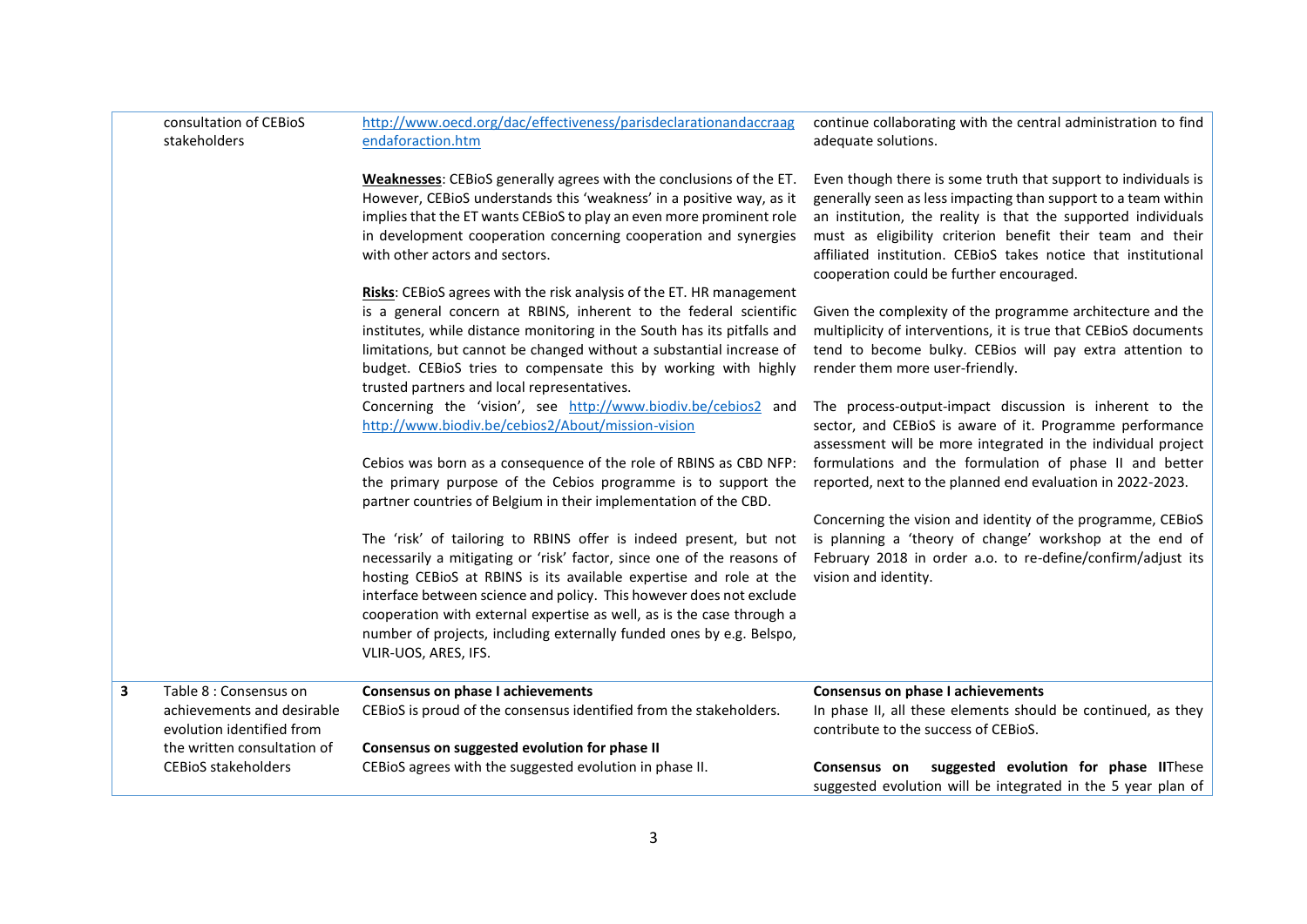phase II.Improvements in the annual reporting will already be implemented the the years 2017 and 2018 of phase 1.

#### **2.2 Assessment of CEBIOS 6 specific objectives**

| 4 | SO1 - To strengthen the<br>scientific and technical<br>knowledge base on<br>biodiversity and on its<br>linkages with ecosystem<br>services and poverty<br>reduction (Knowledge base<br>& GTI)         | Strong points CEBioS appreciates the positive evaluation by the<br>stakeholders of SO1 and the reference to the clear success stories,<br>including the in situ trainings and the work on marine modelling.<br><b>Points of attention</b><br>SO1 is indeed large and complex and often overlaps with other SOs.<br>CEBioS generally agrees. However, the perceived 'silo' of marine<br>modelling is remediated by full integration in team meetings and<br>communication since the onset. The particular nature of this<br>specialised intervention tends to give that impression of silo.<br>The logframe and eligibility criteria as well as the strategy are very<br>important in order to decide which priorities CEBioS should focus on<br>and on which pool of experts we can be based. | How to improve?<br>CEBioS agrees that results of SO1 should be consolidated and<br>improved in the second phase.<br>The formulation of phase II will simplify the structure,<br>stimulate an integrated approach and understanding of SO1<br>and eventually adjust budget. CEBioS widens the pool of<br>expertise if needed.<br>CEBioS insists on the value of long term impact initiated by<br>knowledge transfer at formal higher education level, as e.g.<br>abcTaxa has demonstrated over the years, being now a<br>recognised and appreciated tool.                                           |
|---|-------------------------------------------------------------------------------------------------------------------------------------------------------------------------------------------------------|-----------------------------------------------------------------------------------------------------------------------------------------------------------------------------------------------------------------------------------------------------------------------------------------------------------------------------------------------------------------------------------------------------------------------------------------------------------------------------------------------------------------------------------------------------------------------------------------------------------------------------------------------------------------------------------------------------------------------------------------------------------------------------------------------|----------------------------------------------------------------------------------------------------------------------------------------------------------------------------------------------------------------------------------------------------------------------------------------------------------------------------------------------------------------------------------------------------------------------------------------------------------------------------------------------------------------------------------------------------------------------------------------------------|
| 5 | SO <sub>2</sub> - To enhance the<br>information base on<br>biodiversity and on its<br>linkages with ecosystem<br>services and poverty<br>reduction and on associated<br>governance processes<br>(CHM) | <b>Strong points CEBioS agrees.</b><br>Points of attention CEBioS agrees with these points which are all<br>related to the fragility of governance and management as well as<br>logistics in the partner countries.                                                                                                                                                                                                                                                                                                                                                                                                                                                                                                                                                                           | How to improve?<br>CEBioS will continue addressing the weak points of CHM in<br>collaboration with CBD in Montreal, will further explore CBD<br>small grants opportunities, and will continue financing partner<br>participation in CBD meetings and and start supporting CHM<br>steering committees not only in Burundi but also elsewhere in<br>order to increase ownership.                                                                                                                                                                                                                     |
| 6 | SO <sub>3</sub> - To raise awareness<br>and communicate on the<br>importance of biodiversity<br>and ecosystem services for<br>poverty reduction and<br>sustainable development<br>(Awareness)         | <b>Strong points CEBioS agrees.</b><br><b>Points of attention</b> It is indeed a point of attention to approach<br>awareness interventions 'step by step' with our partners and to tailor<br>them to the right target audiences. The principle handled by CEBioS<br>is to empower the partners gradually to discover for themselves how<br>best they can tackle awareness in their country.<br>A more clear definition of the targeted topics, audiences, and actors,<br>is requested when defining the action plan, and the evaluation of the                                                                                                                                                                                                                                                | How to improve?<br>Capacity deficiencies of partners concerning their abilities to<br>conduct awareness raising should be better identified and<br>tackled with, by encouraging a step by step learning process<br>and input of training from experts in behavioural sciences or<br>change management. This would not only empower the South,<br>but CEBioS as well, if done properly on specific occasions.<br>Budget should be set aside for more follow-up and evaluation<br>projects and cooperation with Enabel. Exchange of best<br>practices in South-South context and more co-creation of |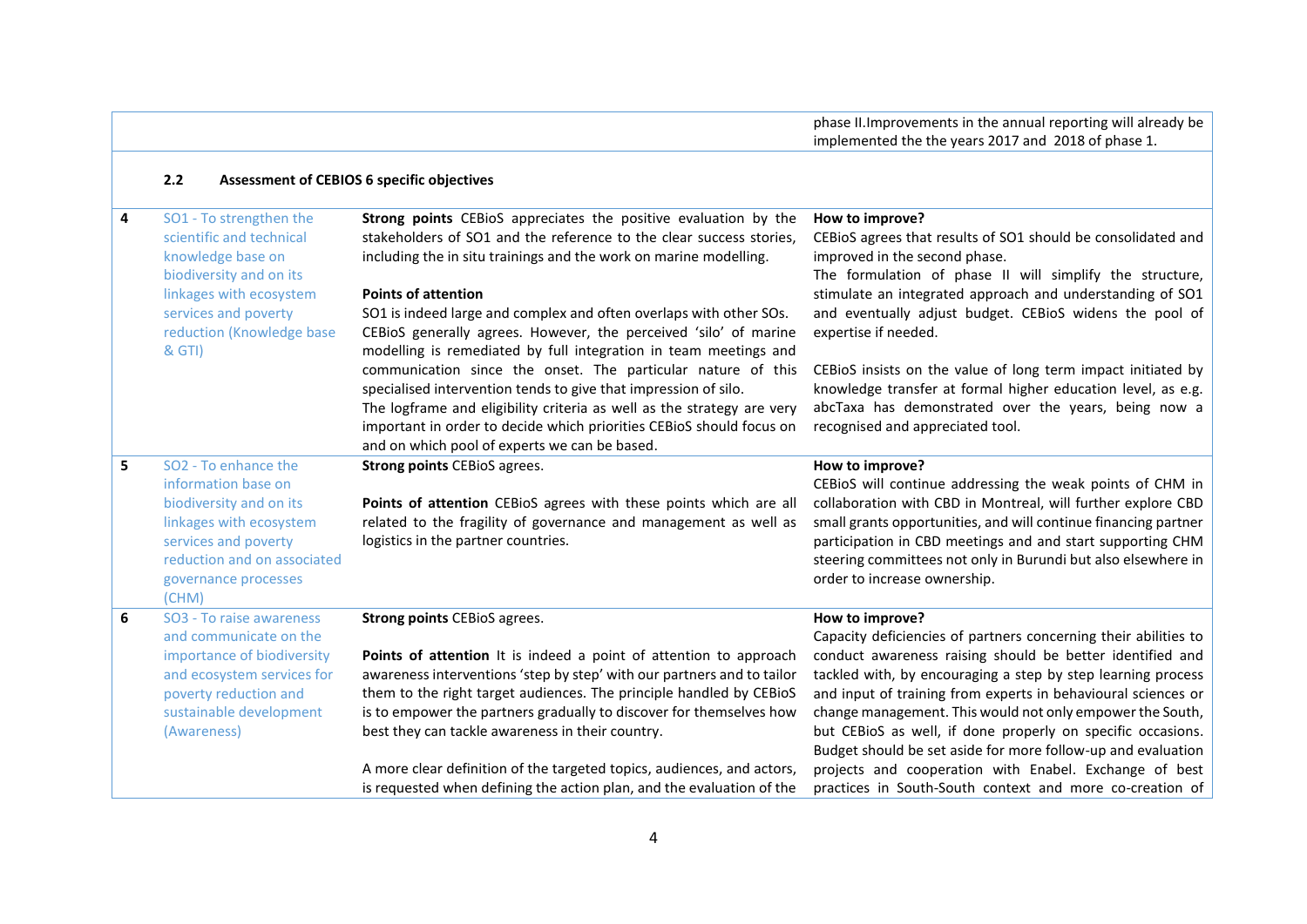|                         |                                                                                                                                    | projects should benefit more (or make more use) of the existing<br>internal (to RBINS) competences for awareness raising in a wide<br>variety of audiences. A change in the process, and/or internal a<br>training programme strengthening the competences of the team in<br>respect to education, sensitization, and public engagement, will be<br>considered.                                                                                                                                                                                                                                                                                                                                                                                                                                                                                                                                                                                                                                                                                                                                                                                                                                                                                                         | awareness products (eg policy briefs) with scientists and policy<br>makers will be stimulated and supported. A ToC workshop will<br>re-define the exact mandate of CEBioS concerning awareness<br>in Belgium and the link to identity and visibility of CEBioS as a<br>side effect, as well as clear objectives and indicators. The last<br>steering committee of 2017 concluded that the target<br>audience in Belgium should be other policy and development |
|-------------------------|------------------------------------------------------------------------------------------------------------------------------------|-------------------------------------------------------------------------------------------------------------------------------------------------------------------------------------------------------------------------------------------------------------------------------------------------------------------------------------------------------------------------------------------------------------------------------------------------------------------------------------------------------------------------------------------------------------------------------------------------------------------------------------------------------------------------------------------------------------------------------------------------------------------------------------------------------------------------------------------------------------------------------------------------------------------------------------------------------------------------------------------------------------------------------------------------------------------------------------------------------------------------------------------------------------------------------------------------------------------------------------------------------------------------|----------------------------------------------------------------------------------------------------------------------------------------------------------------------------------------------------------------------------------------------------------------------------------------------------------------------------------------------------------------------------------------------------------------------------------------------------------------|
|                         |                                                                                                                                    | In regard to the overall recommendations to focus on outcomes<br>instead of activities, a redesigned SO3 component should focus on<br>awareness only (as an expected outcome) and leave communication<br>(that is an activity) out (see also hereunder the comment on visibility).                                                                                                                                                                                                                                                                                                                                                                                                                                                                                                                                                                                                                                                                                                                                                                                                                                                                                                                                                                                      | actors and scientists.<br>A junior communication manager will be recruited before<br>April 2018. See https://www.naturalsciences.be/fr/about-<br>us/organisation/jobs<br>The team will be completed again by a junior communication                                                                                                                                                                                                                            |
|                         |                                                                                                                                    | Regarding visibility, we need a strategic communication plan, aiming<br>at improving the visibility of the outcomes of each SOs by their<br>relevant stakeholders. It is worth stressing that "visibility" is not a goal<br>per se but a way to become more effective, that needs a clear<br>definition of the expected impact on the targeted stakeholders. In<br>other words, the challenge is not to "broadcast" information by<br>means of classical communication channels such as leaflets and logos,<br>or booths at fairs, but to make sure that the relevant information<br>reaches the relevant target. "Last mile delivery" is key, for policy<br>briefs as well as for training programs, and should be included from<br>the beginning in the design of each activity or work plan. As it is a<br>crosscutting issue for most of the SOs to become more visible if they<br>want to reach their target groups, establishing a strategic<br>communication plan for the Cebios programme needs an integrative<br>development process based on the visibility requirements for each<br>SO, as well as a clear positioning both in the South and in the North.<br>It is not a separate component but needs a reflection that is central<br>to the whole process. | and graphical designer for the implementation of information<br>support (possibly part time), and the strategic communication<br>issue will be addressed along the other recommendations for<br>the SOs in general, linked to visibility towards clearly identified<br>target groups.                                                                                                                                                                          |
| $\overline{\mathbf{z}}$ | SO4 - To improve the<br>mainstreaming of<br>biodiversity and ecosystem<br>services in policy sectors<br>that have a high relevance | Strong points CEBioS appreciates that it is seen as 'added value for<br>many development actors'. The involvement with IPBES is<br>acknowledged, although we would like to stress that CEBioS is even<br>more involved with SBSTTA and COP of the CBD, at national and EU<br>levels.                                                                                                                                                                                                                                                                                                                                                                                                                                                                                                                                                                                                                                                                                                                                                                                                                                                                                                                                                                                    | How to improve?<br>CEBioS agrees that SO4 is important to strengthen the role in<br>science-policy-development interface. It is acting to get a<br>FEDtWIN profile (see<br>http://www.presscenter.org/nl/pressrelease/20161110/fed-<br>twin-programma-voor-een-duurzame-samenwerking-op-                                                                                                                                                                       |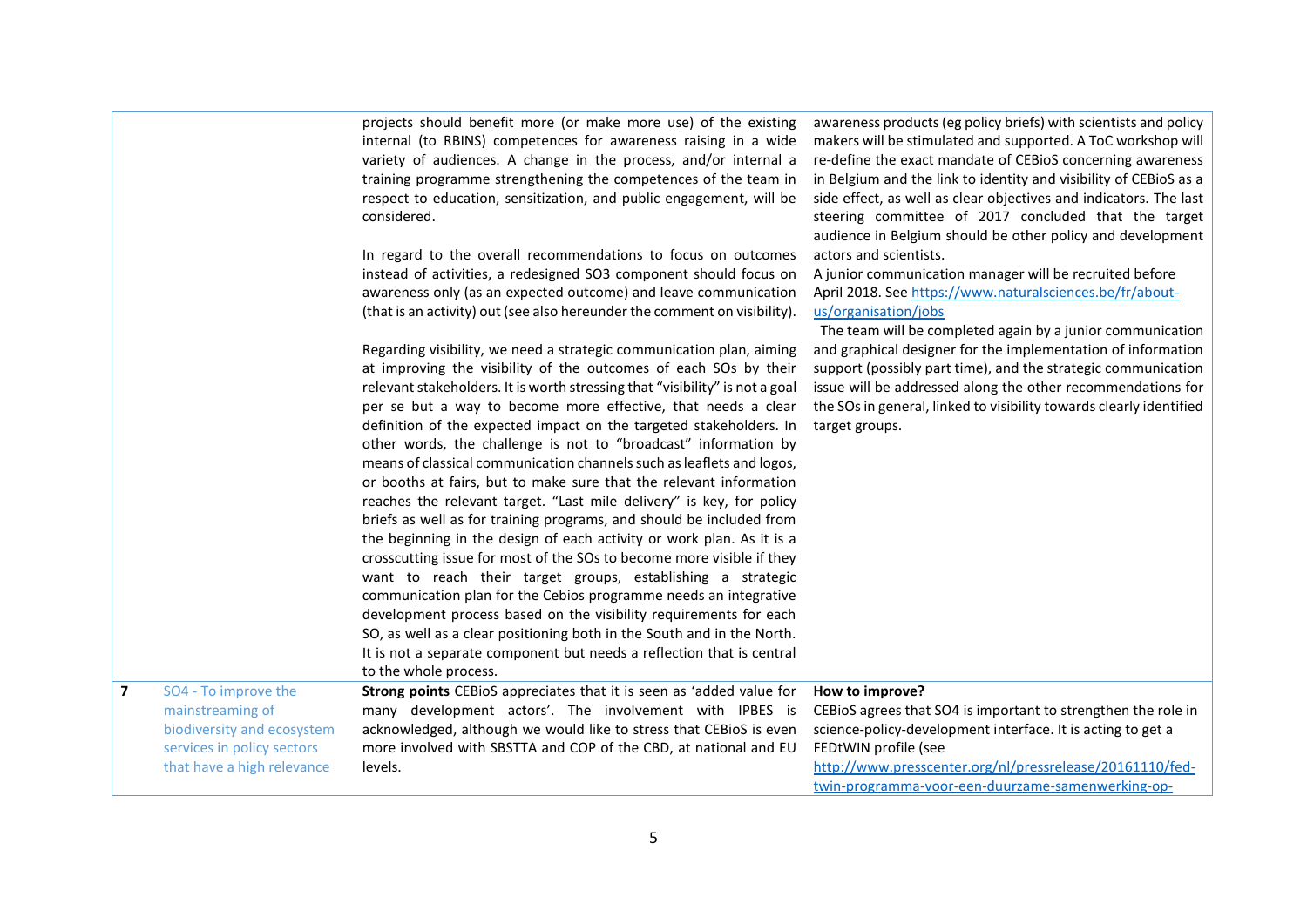|   | for development<br>(Mainstreaming)                                                                                                                                                                        | Points of attention It remains indeed a challenge to find 'a clear entry<br>point for non-biodiversity related units in DGD.' CEBioS agrees that<br>the mainstreaming in the South is focused on e.g. supporting focal<br>points for participation to SBSTTA and COP, rather than reaching out<br>to other development actors. There is certainly room for extending<br>these activities, but the limitation of not having a local representative<br>cannot be underestimated. Nevertheless, CEBioS tries to participate<br>to local fora of Belgian actors (e.g. FOBAC, FABAC) and to make<br>contacts with other development actors, but it remains punctual and<br>often without consequences for synergies.                                                                                                                                                                                                                                                                                                                                                                                      | onderzoeksvlak-tussen-de-) in the next year in this field. We<br>are active in the strategic dialogues and are continuously<br>seeking new contacts in the development sector. The<br>visibility and the link with development actors, as well as<br>their federations will be further strengthened in phase II.<br>CEBioS is now an observing member of Fiabel, see<br>https://www.fiabel.be/fr/notre-histoire/membres/irsnb and<br>since 1.5 year member of Educaid, see<br>https://www.educaid.be/nl/member/cebios<br>CEBioS is about to sign MoUs with Enabel and WWF-Belgium                                                                                                                                            |
|---|-----------------------------------------------------------------------------------------------------------------------------------------------------------------------------------------------------------|------------------------------------------------------------------------------------------------------------------------------------------------------------------------------------------------------------------------------------------------------------------------------------------------------------------------------------------------------------------------------------------------------------------------------------------------------------------------------------------------------------------------------------------------------------------------------------------------------------------------------------------------------------------------------------------------------------------------------------------------------------------------------------------------------------------------------------------------------------------------------------------------------------------------------------------------------------------------------------------------------------------------------------------------------------------------------------------------------|------------------------------------------------------------------------------------------------------------------------------------------------------------------------------------------------------------------------------------------------------------------------------------------------------------------------------------------------------------------------------------------------------------------------------------------------------------------------------------------------------------------------------------------------------------------------------------------------------------------------------------------------------------------------------------------------------------------------------|
| 8 | SO5 - To improve the<br>knowledge on the<br>measurement, reporting<br>and verification of policy<br>choices and activities linked<br>to biodiversity and<br>ecosystem services (MRV<br>and Aïchi targets) | <b>Strong points CEBioS agrees.</b><br>Points of attention CEBioS agrees about some overlap between SO3<br>and SO5. Any output can contribute to awareness (SO3), but also<br>information (SO2). When awareness serves the science-policy<br>interface in the realm of MRV, it should rather belong to SO5. Only<br>recently the effectiveness (see also 1st table,) of the MRV program<br>started showing in DRC (series of small projects, Workshop with 3<br>policy briefs, series of small sensitisation projects as follow up,<br>working with parliamentary commission based on the policy briefs).<br>Approach could be copied for other countries if possible.<br>The calls launched in the framework of this SO do not support<br>awareness activities. Only the closing workshops aim at creating<br>visible outputs based on the projects results and on lessons learnt<br>(policy briefs and papers). The awareness call related to the MRV calls<br>was launched and funded under SO3, for dissemination of the<br>projects results and of the outputs jointly created at the workshop. | How to improve?<br>CEBioS takes notice to put more input and time into SO5 in<br>phase II and to focus on a proper dissemination and use of the<br>ouput such as workshops and participative action based policy<br>briefs, as well as sensitisation actions with specific target<br>groups. Target audiences should indeed be clearly defined for<br>each intervention, that is defined in the eligibility criteria of<br>the calls. The interaction between MRV, information and<br>awareness should further be clarified during the next ToC<br>workshop of February 2018.<br>The excellent cooperation with KLIMOS shall be continued.<br>MRV will be adapted to the SDGs and post-Aichi targets of the<br>CBD strategy. |
| 9 | S06 - To raise awareness on,<br>and build capacities for, the<br>implementation of the<br><b>Nagoya Protocol on Access</b><br>and Benefit Sharing (Nagoya<br>protocol)                                    | Strong points CEBioS agrees but would like to add that the Nagoya<br>protocol should be well understood by all scientists in both North<br>(scientists sampling in the South) and South, and that some<br>interventions are therefore done in Belgium.                                                                                                                                                                                                                                                                                                                                                                                                                                                                                                                                                                                                                                                                                                                                                                                                                                               | How to improve?<br>CEBioS takes up the suggestion of the ET to 'identifying key<br>stakeholders in more detailed manner, maybe be more<br>selective in the target groups and to build or identify tools to<br>communicate on this protocol with support of CBD and NGO's                                                                                                                                                                                                                                                                                                                                                                                                                                                     |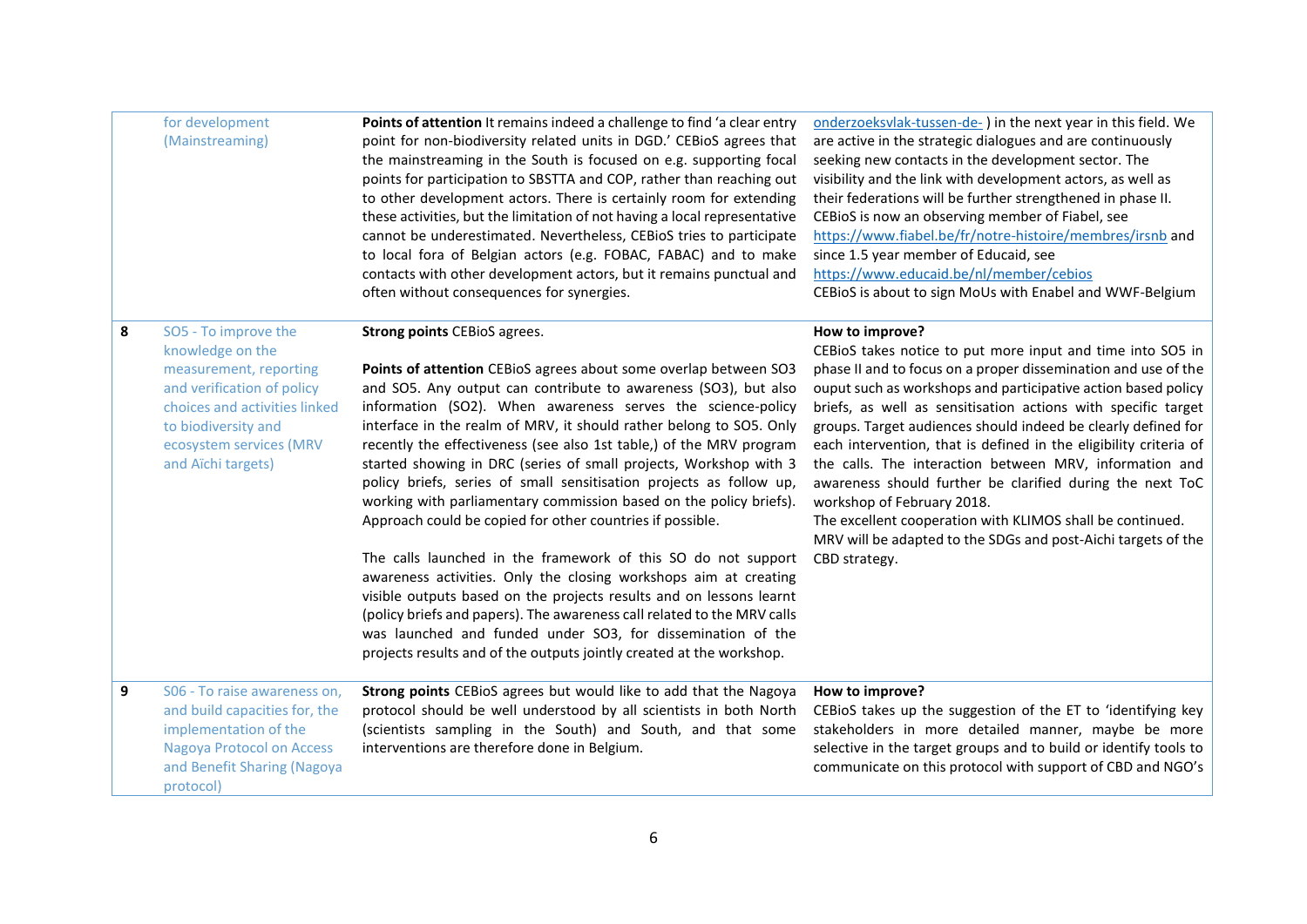|     |                                                                                                                                  | Points of attention The lack of implementation of the Protocol of<br>Nagoya at national level during 2014-2017 is now being resolved<br>(competencies at federal and regional levels) and the NP is now in a<br>phase of implementation process, meaning that training needs are<br>increasing. This should stimulate CEBioS activities in this field,<br>especially towards the federal state organisations as was already the<br>case in phase I. | to produce concrete outcomes', and will base further work on<br>the initiated success stories in Burundi and the training in RDC.<br>We also take up the suggestion about what and who is in<br>CEBioS sphere of control, sphere of influence and sphere of<br>interest, which can be addressed during workshops in 2018.                     |
|-----|----------------------------------------------------------------------------------------------------------------------------------|-----------------------------------------------------------------------------------------------------------------------------------------------------------------------------------------------------------------------------------------------------------------------------------------------------------------------------------------------------------------------------------------------------------------------------------------------------|-----------------------------------------------------------------------------------------------------------------------------------------------------------------------------------------------------------------------------------------------------------------------------------------------------------------------------------------------|
| Nr. | Chapter from mid-term<br>evaluation                                                                                              | <b>General comment</b>                                                                                                                                                                                                                                                                                                                                                                                                                              | Follow-up                                                                                                                                                                                                                                                                                                                                     |
|     | 2.3                                                                                                                              | Answers to the evaluation questions (EQ)                                                                                                                                                                                                                                                                                                                                                                                                            |                                                                                                                                                                                                                                                                                                                                               |
| 10  | EQ1: Do the services and<br>deliverables comply with the<br>strategy of CEBioS?                                                  | Strong points CEBioS acknowledges the findings by the ET about the<br>added value, the recognized level of quality, the benefit for the South<br>in the long run and the uniqueness of its capacity building.                                                                                                                                                                                                                                       | How to improve<br>CEBioS fully agrees that the work with the 'ecoguardes' should<br>be continued in phase II, as well as the participative work with<br>GTI alumni on science-policy-development interface.                                                                                                                                   |
|     |                                                                                                                                  | Points of attention CEBioS does not entirely agree with the analysis<br>of the ET concerning the lack of integration with development.<br>Capacity development is intrinsic part of development. Deliverables<br>made accessible to development actors is only one aspect, since the<br>aim of CEBioS is to strengthen capacities of local government and<br>university stakeholders in the first place, and not so much of                         | CEBioS recognises the good suggestion and need to involve<br>more official partners than the traditional partners for the co-<br>production and dissemination of participation-based output,<br>in order to promote multiplicator effects.                                                                                                    |
|     |                                                                                                                                  | development actors in other sectors. We believe we are building a<br>good network in development spheres through e.g. the strategic<br>dialogues initiated by DGD and own initiatives with VVOB, VLIR-UOS,<br>ARES, WWF, Enabel, Fiabel and Educaid. CEBioS strongly believes in<br>local empowerment of local actors and co-production of output for<br>local dissemination and supports this as much as possible.                                 | However CEBioS is aware that it should not overstretch<br>according to available staff, nor overstretch local partners who<br>already work at the limit of what is possible, even showing life<br>threatening health problems for several persons.                                                                                            |
| 11  | EQ 2: Are CEBioS services<br>and deliverables related to<br>the 6 CEBioS specific<br>objectives adequate and of<br>good quality? | <b>Strong points CEBioS agrees.</b><br>Points of attention CEBioS agrees that more attention should be<br>devoted to 'reflecting enough on the impact of these activities on the<br>overarching goal: social and developmental change via biodiversity<br>protection'.                                                                                                                                                                              | How to improve<br>The CEBioS programme is of course based on the paradigm or<br>assumption that (1) we believe in change management or<br>social engineering and more specifically (2) that 'strengthening<br>scientific knowledge and capacity will lead to better valuation<br>of biodiversity and to its protection etc'. However, this is |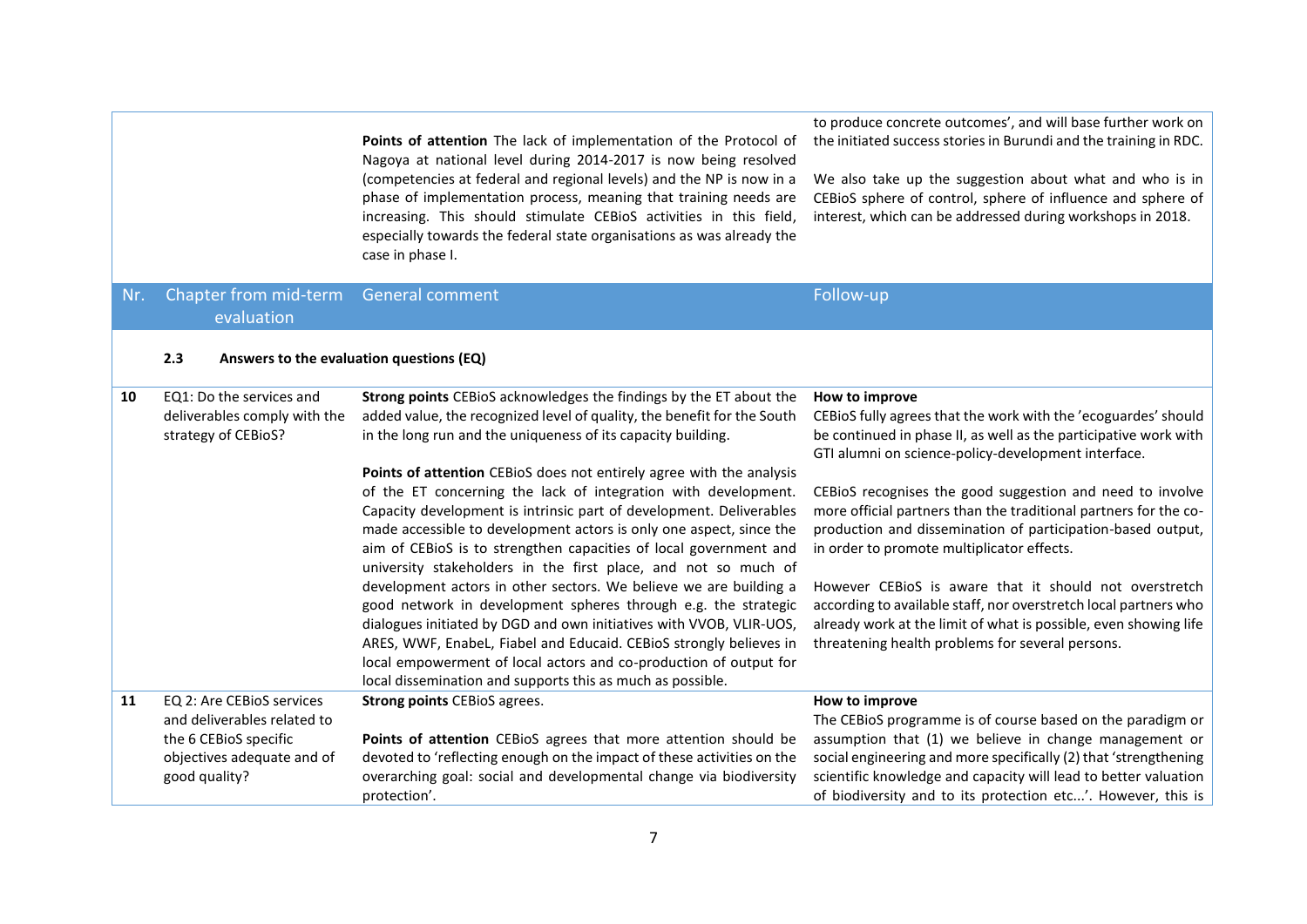|    |                                                                                                                                                 |                                                                                                                                                                                                                                                                                                                                                                                                                                                                                                                        | subject to academic debate as stated in the comments to the<br>executive summary. In the ToC workshop this can be debated<br>and fine-tuned. Clusters of work as reflected in the logframe<br>will be reviewed for phase II, based on a thorough analysis of                                                                                                                                                                                                                                                                                                   |
|----|-------------------------------------------------------------------------------------------------------------------------------------------------|------------------------------------------------------------------------------------------------------------------------------------------------------------------------------------------------------------------------------------------------------------------------------------------------------------------------------------------------------------------------------------------------------------------------------------------------------------------------------------------------------------------------|----------------------------------------------------------------------------------------------------------------------------------------------------------------------------------------------------------------------------------------------------------------------------------------------------------------------------------------------------------------------------------------------------------------------------------------------------------------------------------------------------------------------------------------------------------------|
|    |                                                                                                                                                 |                                                                                                                                                                                                                                                                                                                                                                                                                                                                                                                        | problems and solutions.                                                                                                                                                                                                                                                                                                                                                                                                                                                                                                                                        |
| 12 | EQ 3: Are the workforce and<br>composition of the staff<br>adequate? (including<br>questioning the<br>structure/governance of<br>CEBIOS itself) | Strong points CEBioS very much appreciates the praise by the ET of<br>the team and that the team 'is coordinated in a way that values<br>dialogue and team spirit, and a real attention is given to monitoring<br>activities and output for respecting planning and budgetary<br>commitments'. Also the quality of the steering committee and its<br>flexibility are appreciated.                                                                                                                                      | How to improve<br>Team building: CEBioS agrees with the propositions and is<br>thankful for the advice, being aware that the frequency of<br>meetings is sufficient, but the format can be improved and<br>some team building activities are needed.<br><b>CEBIOS</b> status:                                                                                                                                                                                                                                                                                  |
|    |                                                                                                                                                 | <b>Points of attention</b><br>CEBIOS agrees with the fact that 'temporary status that is extended in<br>time, and a limited perspective in terms of career evolution are<br>factors of frustration'. However, the fact found by the ET that the<br>colleagues work in relative isolation and the work is not well known<br>amongst them is not reflecting the office reality. Since the onset, the<br>mechanism of weekly team meetings allows each team member to                                                     | The proposed alternatives to the current status are worth<br>analysing to think out of the box. Practical implementation<br>however will be limited by federal administration regulations.<br>However we remain open for any institutional changes which<br>might improve current career paths and the functioning of<br>CEBioS.                                                                                                                                                                                                                               |
|    |                                                                                                                                                 | explain their activities and to participate to the collective reflexion of<br>the team. The type of work with specific sub programmes assigned to<br>responsible officers induces a certain autonomy rather than isolation,<br>and the autonomous officers meet every week to exchange about<br>their activities and potential cooperation on specific issues. It is<br>however true that burnout was an issue amongst support staff and<br>meaningful solutions were found in order to mitigate or remediate<br>this. | CEBioS acknowledges that it has now more the profile of an<br>intitutional organisation, unit or department than merely a<br>programme (which is perceived as positive), as the staff is<br>dedicated fulltime to it, including some external projects<br>where CEBioS as such is official co-promotor or partner. This<br>situation of core financing by DGD ensures a stability, a<br>perspective and a strategic framework, as well as an official<br>Belgian mandate in the field of biodiversity and development<br>cooperation and should be maintained. |
| 13 | EQ 4: Are the tools and                                                                                                                         | Strong points CEBioS confirms.                                                                                                                                                                                                                                                                                                                                                                                                                                                                                         | How to improve                                                                                                                                                                                                                                                                                                                                                                                                                                                                                                                                                 |
|    | modalities appropriate to<br>assess the progress towards<br>strategic objectives and the<br>success of its activities?                          | Points of attention CEBioS agrees that the piloting of implementation<br>can further be improved by a clearer logframe, target audiences and<br>more results and impact oriented indicators. Reports could be also<br>more synthetic and integrating the various components. CEBioS<br>agrees that these issues are points of attention: a rigid results-based<br>budgeting procedure that is imposed for financial planning and                                                                                       | A collaborative workshop on the theory of change envisioned<br>for CEBioS will be implemented in February 2018 in order to<br>reconsider the CEBioS logframe for phase II, including more<br>qualitative indicators. Attention will be given to more tabular<br>reporting as suggested by the MTE, including reporting on<br>impact. The multi-annual perspective and more infographics                                                                                                                                                                        |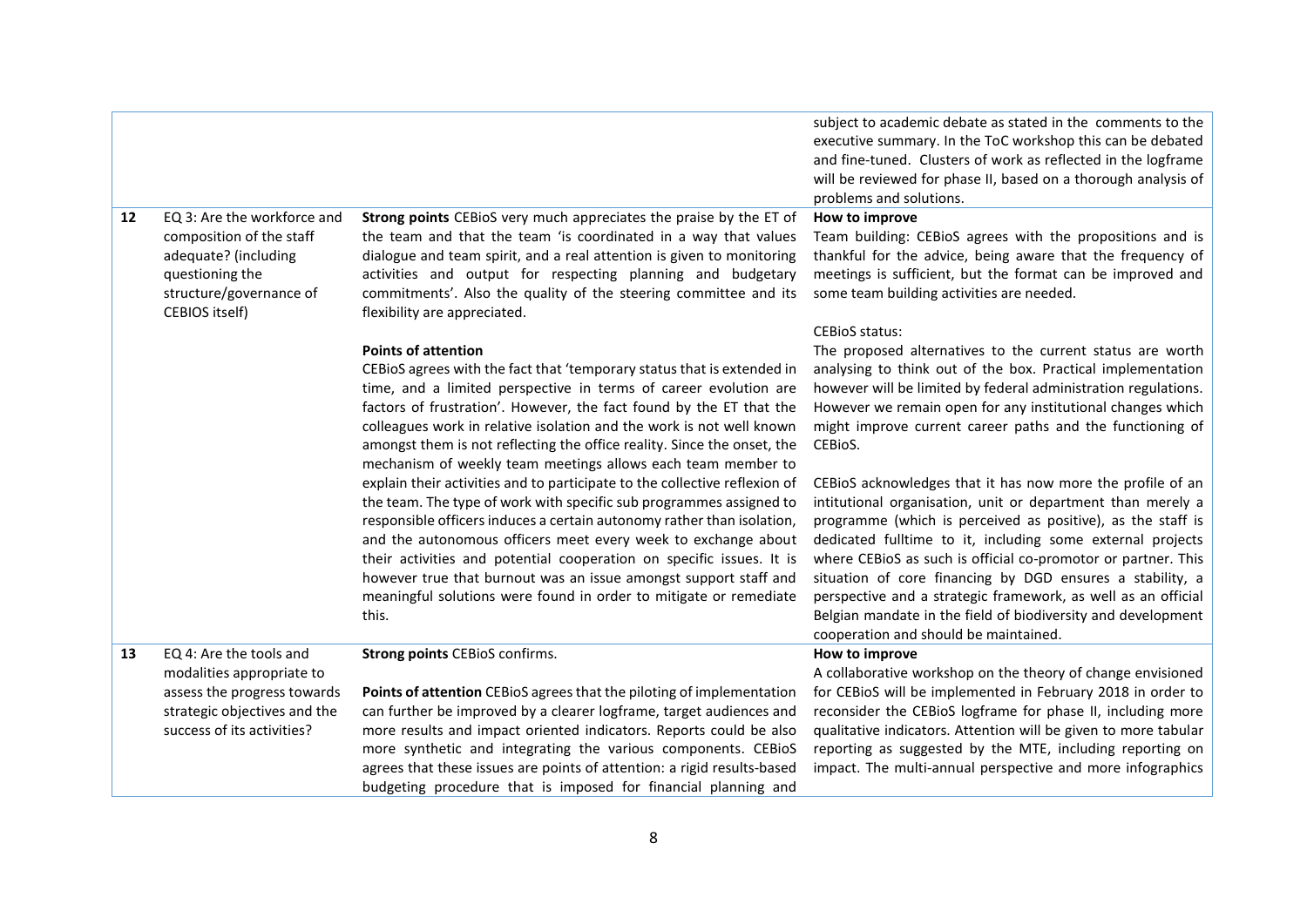|    |                                                                                                                                                                                                                                                             | monitoring, an unclear strategic division between SOs allowing for<br>overlaps and a far too unbalanced budget between the different<br>budget headings (that correspond to the different SOs).                                                                                                                                                                                                                                                                                                                                                                                                                                                                                                                                                                                              | will be developed in the next annual reports, where more<br>detailed reporting will be put in annexes.                                                                                                                                                                                                                                                                                                                                                                                                                                                   |
|----|-------------------------------------------------------------------------------------------------------------------------------------------------------------------------------------------------------------------------------------------------------------|----------------------------------------------------------------------------------------------------------------------------------------------------------------------------------------------------------------------------------------------------------------------------------------------------------------------------------------------------------------------------------------------------------------------------------------------------------------------------------------------------------------------------------------------------------------------------------------------------------------------------------------------------------------------------------------------------------------------------------------------------------------------------------------------|----------------------------------------------------------------------------------------------------------------------------------------------------------------------------------------------------------------------------------------------------------------------------------------------------------------------------------------------------------------------------------------------------------------------------------------------------------------------------------------------------------------------------------------------------------|
| 14 | EQ 5: How effective and<br>efficient is the<br>RBINS/CEBIOS coordination<br>in its implementation<br>management and<br>monitoring procedure?                                                                                                                | Strong points no comments<br>Points of attention The administrative burden is partly structural and<br>partly due to gaps in process optimization. The calls are online and<br>available, with clear eligibility criteria.                                                                                                                                                                                                                                                                                                                                                                                                                                                                                                                                                                   | How to improve<br>We will explore whether the calls could indeed include<br>respective attribution criteria, scoring grid and weighting<br>system. We should however be careful not to put unnecessary<br>burden on the programme officers if unselected partners start<br>arguing about the selection process in endless discussions.<br>Further optimization of administrative and control processes<br>will be done together with RBINS central administration.                                                                                       |
| 15 | EQ 6: How effective and<br>efficient is the institutional<br>cooperation with each of<br>the 5 countries Benin,<br>Burundi, DR Congo, Peru<br>and Vietnam?<br>EQ 7: How effective and<br>efficient is the cooperation<br>in the other partner<br>countries? | Strong points We are happy to learn that the reputation of CEBioS<br>with the partners is overall positive and having a real specificity<br>compared to what other countries are doing, with the South-South<br>strategy, the institutional approach, the networking, capacity building<br>being the key pillar of CEBioS. We agree that Short term wins are not<br>a strong driving force, thus creating space for a strategic approach<br>and CEBioS having a positive impact on the career path of CEBioS<br>alumni.<br>Points of attention CEBioS agrees with the 3 main success factors<br>identified by the MTE. Buying 'hardware' is indeed sometimes a real<br>need for proper implementation. Visibility is indeed more or less<br>restricted to the beneficiaries and the network. | How to improve<br>We agree a more integrated approach is indeed per<br>institutional partner, although efforts in that sense have<br>already been made, but often are stuck by individual rather<br>than team or synergetic priorities.<br>CEBioS through Biopols is applying for a FEDtWIN profile,<br>including a more social science approach, and is recruiting a<br>communication officer (Febr. 2018).                                                                                                                                             |
| 16 | EQ 8: How effective are the<br>synergies identified and<br>developed by CEBioS<br>through partnerships with<br>Belgian institutions                                                                                                                         | Strong points CEBioS agrees with the strong points.<br>Points of attention We agree that the search for effective synergies<br>and collaboration with other development actors in Belgium has not<br>reached its full potential yet.                                                                                                                                                                                                                                                                                                                                                                                                                                                                                                                                                         | How to improve<br>CEBioS will continue intensifying cooperation with other<br>development actors and link natural sciences with<br>development. While agreeing that physical presence makes a<br>difference, CEBioS is reluctant to attend every meeting in the<br>South as it is cost and timewise not efficient with reference to<br>available man power, besides being ecologically not<br>responsible. However, the missions that are planned anyway<br>could be scheduled to fit back to back with the agenda of such<br>meeting whenever possible. |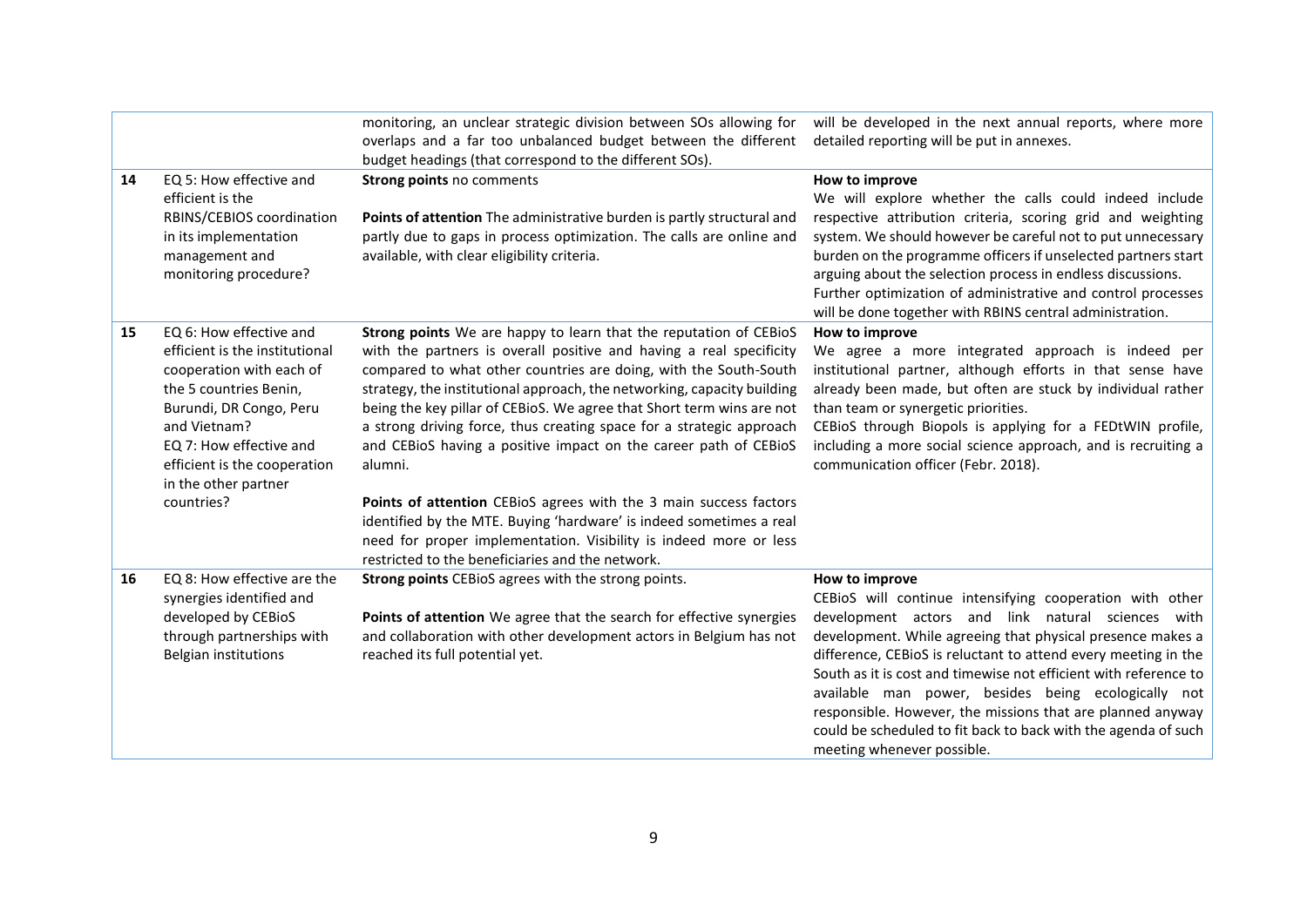| 17 | EQ 9: How should the<br>CEBioS-programme at RBINS<br>evolve in terms of<br>management and | With respect to CEBioS strategy We agree that the purpose and focus<br>of each SO need more clarity, an approach using a work by package<br>of services might help avoiding scattered impact of the programme. | With respect to CEBioS strategy<br>The idea of work packages as well as indicators of stories about<br>benefits for stakeholders, also in management and<br>coordination tools can be integrated in phase II. |
|----|-------------------------------------------------------------------------------------------|----------------------------------------------------------------------------------------------------------------------------------------------------------------------------------------------------------------|---------------------------------------------------------------------------------------------------------------------------------------------------------------------------------------------------------------|
|    | coordination                                                                              | With respect to planning and monitoring tools                                                                                                                                                                  |                                                                                                                                                                                                               |
|    |                                                                                           | No comments                                                                                                                                                                                                    | With respect to planning and monitoring tools                                                                                                                                                                 |
|    |                                                                                           |                                                                                                                                                                                                                | For 2018 we will improve the reporting and include qualitative                                                                                                                                                |
|    |                                                                                           | With respect to finance and contract management                                                                                                                                                                | reporting as well. For the logframe we will follow the idea to                                                                                                                                                |
|    |                                                                                           | No comments                                                                                                                                                                                                    | have a master logframe and sub programme logframes per SO.                                                                                                                                                    |
|    |                                                                                           |                                                                                                                                                                                                                | For that purpose a Theory of Change (ToC) workshop will be                                                                                                                                                    |
|    |                                                                                           | With respect to CEBioS sustainability                                                                                                                                                                          | held in February 2018 with an external facilitator.                                                                                                                                                           |
|    |                                                                                           | Thank you for these words of praise about CEBioS being a unique tool                                                                                                                                           |                                                                                                                                                                                                               |
|    |                                                                                           | that provides capacity building and policy support on biodiversity                                                                                                                                             | With respect to finance and contract management                                                                                                                                                               |
|    |                                                                                           | with the science-development cooperation interface.                                                                                                                                                            | We take up the suggestions by the ET and will explore                                                                                                                                                         |
|    |                                                                                           |                                                                                                                                                                                                                | possibilities of improvements.                                                                                                                                                                                |
|    |                                                                                           |                                                                                                                                                                                                                | With respect to CEBioS sustainability                                                                                                                                                                         |
|    |                                                                                           |                                                                                                                                                                                                                | <b>CEBIOS: no comments</b>                                                                                                                                                                                    |
|    |                                                                                           |                                                                                                                                                                                                                |                                                                                                                                                                                                               |

#### **1. Recommendations**

| 18 | 3.1. CEBIOS and change<br>management               | No comments            |                                                                                                                              | No comments                                                                                                                                                                                                                                        |
|----|----------------------------------------------------|------------------------|------------------------------------------------------------------------------------------------------------------------------|----------------------------------------------------------------------------------------------------------------------------------------------------------------------------------------------------------------------------------------------------|
| 19 | 3.2. Recommendation to<br>CEBIOS implementing team | Strengthen team spirit |                                                                                                                              | CEBIOS will implement the proposed recommendations from<br>2018 onwards and more explicitely in phase II. More                                                                                                                                     |
|    |                                                    | (secretariat/Training  | Coordinate a strategic reflection on CEBIOS identity<br>center/<br>expertise<br>center)<br>and<br>communicate clearly on it. | specifically concerning the 7 recommendations:<br>(1) we will hold a working session about the conclusions of the<br>midterm review and discuss implications, starting with the<br>output of the written consultation and the outputs of the focus |
|    |                                                    | the team capacities:   | Strengthen the link between CEBIOS vision for the future and                                                                 | group on improving strategy and implementation modality.<br>We will continue organizing weekly staff meetings and explore<br>different formats. We will act as a team on activity packages,                                                        |
|    |                                                    |                        | Strengthen learning and communication strategy of CEBIOS                                                                     | including all administrative staff of CEBioS whenever possible.                                                                                                                                                                                    |
|    |                                                    |                        | Develop more strategically CEBIOS partnerships                                                                               |                                                                                                                                                                                                                                                    |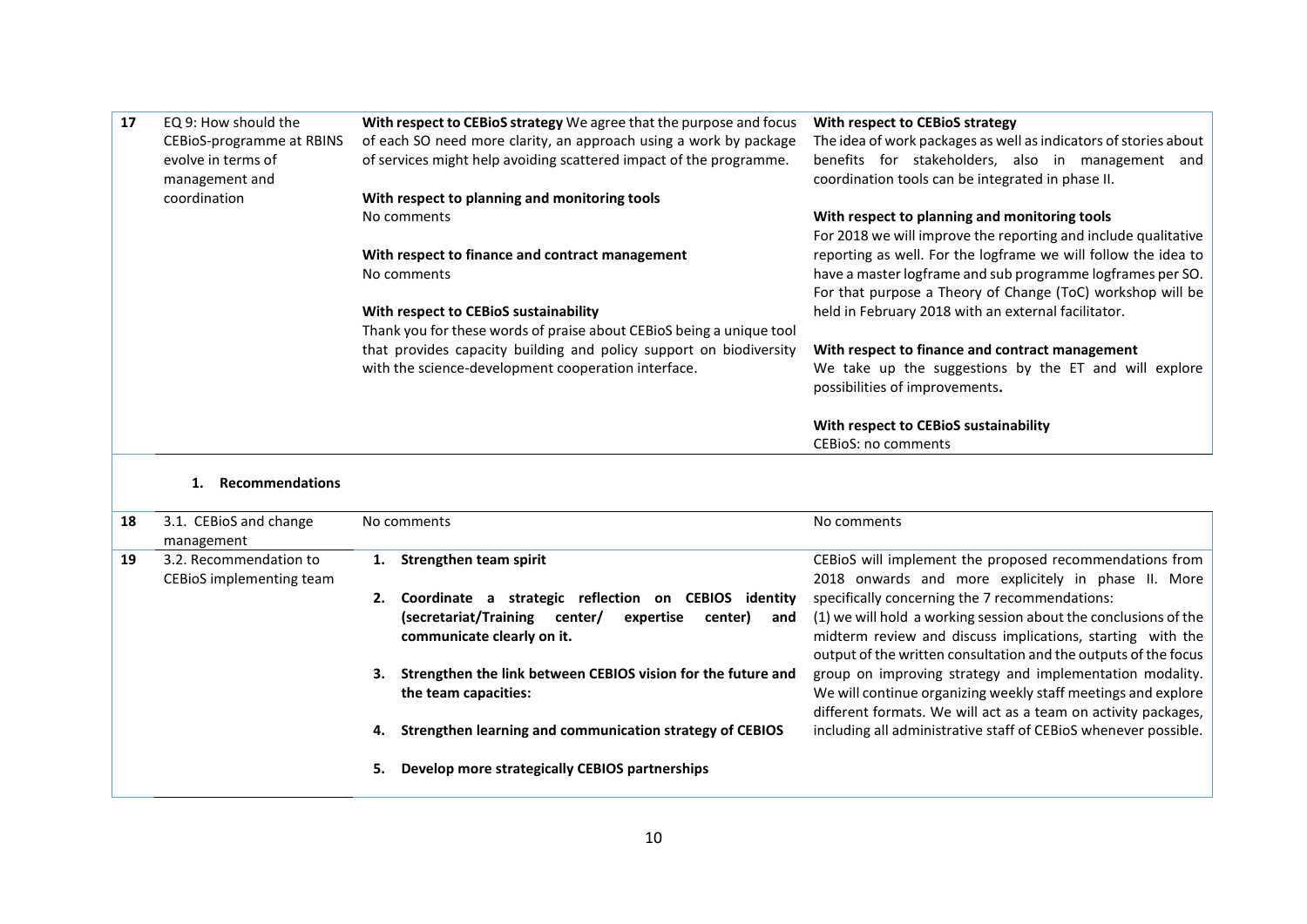|    |                                       |    | 6. Strengthen the CHM component:                                                                                       | (2) we will organize strategic thinking exercises at several<br>levels, being staff, steering committee, strategic committee                                                                                                                                                                                                                                                                                           |
|----|---------------------------------------|----|------------------------------------------------------------------------------------------------------------------------|------------------------------------------------------------------------------------------------------------------------------------------------------------------------------------------------------------------------------------------------------------------------------------------------------------------------------------------------------------------------------------------------------------------------|
|    |                                       |    | 7. Strengthen management tools:                                                                                        | and ToC workshop.<br>(3) At the February workshop the ToC will become more                                                                                                                                                                                                                                                                                                                                             |
|    |                                       |    |                                                                                                                        | explicit and linked to the capacities of CEBioS. We will explore<br>ways to strengthen capacities in awareness and<br>communication.                                                                                                                                                                                                                                                                                   |
|    |                                       |    |                                                                                                                        | (4) We will recruit a communication officer and together<br>develop an overarching communication strategy and<br>implementation, including a more clear idea of target<br>audiences per SO, communication means and methods. We<br>will ask support from e.g. the Belgian platform for Biodiversity.                                                                                                                   |
|    |                                       |    |                                                                                                                        | (5) we will analyse our partnership and expand them if<br>necessary, taking care not to overstretch ourselves, and will be<br>further proactive towards DGD and the ONGs or their<br>platforms. We will continue exploring synergy options within<br>the current strategic dialogue process. We will continue<br>networking with key national and international fora (NFP,<br>BBPf, BES-NET, IPBES, GEOBON, CBD, etc). |
|    |                                       |    |                                                                                                                        | (6) CEBioS will continue optimizing CHM together with CBD<br>and their possible support through small grants.                                                                                                                                                                                                                                                                                                          |
|    |                                       |    |                                                                                                                        | (7) As stated earlier in this table, we will explore ways of<br>optimizing accounting and reporting. We will implement the<br>splitting up of the logframe in a master and in SO logframes<br>from phase II onwards, as it is too early to implement this<br>already in 2018 and would add incoherence and confusion to<br>phase I.                                                                                    |
| 20 | 3.3. Recommendation to the            | 8. | Continue CEBioS programme and encourage its evolvement                                                                 |                                                                                                                                                                                                                                                                                                                                                                                                                        |
|    | financing and hosting                 | 9. | Allow for flexibility in implementation and reporting                                                                  |                                                                                                                                                                                                                                                                                                                                                                                                                        |
|    | institutions BELSPO and<br><b>DGD</b> |    | 10. Explore with CEBioS how mainstreaming biodiversity in<br>development cooperation sector can be further stimulated, |                                                                                                                                                                                                                                                                                                                                                                                                                        |
|    |                                       |    |                                                                                                                        |                                                                                                                                                                                                                                                                                                                                                                                                                        |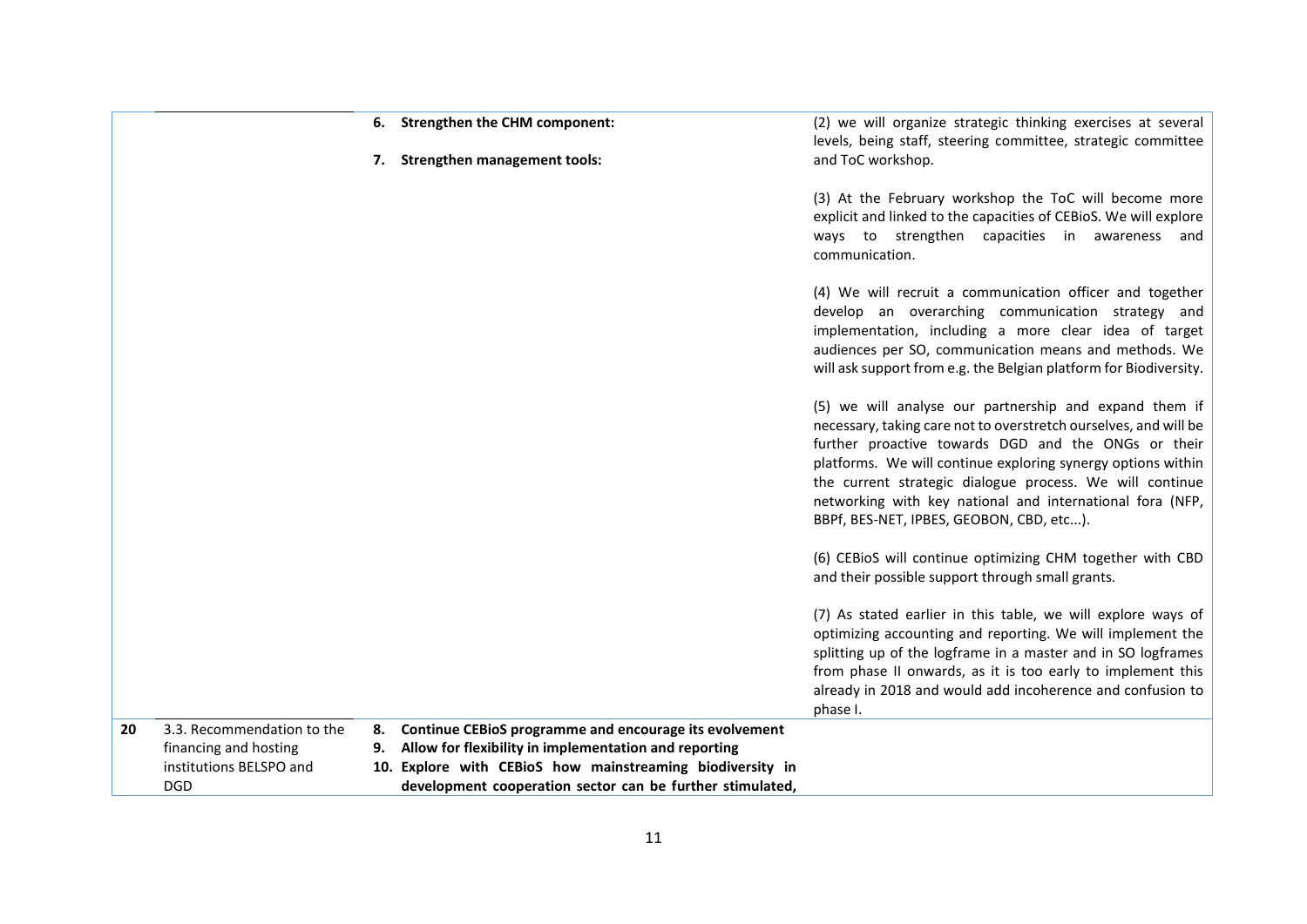|                                                                                 | based on a joint discussion about efforts so far. (for DGD in<br>particular)<br>11. Decide in close collaboration with CEBioS coordinator and<br>RBINS the desired position of CEBioS. (for BELSPO in<br>particular)<br>12. Select partners which should be included and identify which<br>relations should be intensified.                                                                                                                                                                                                                                                                                                                                                                                                                                                                                               |                                                                                                                                                                                                                                                                                                                                                                                                                                                                                                                                                                                                                                                                                                                                                                                                                                                                       |
|---------------------------------------------------------------------------------|---------------------------------------------------------------------------------------------------------------------------------------------------------------------------------------------------------------------------------------------------------------------------------------------------------------------------------------------------------------------------------------------------------------------------------------------------------------------------------------------------------------------------------------------------------------------------------------------------------------------------------------------------------------------------------------------------------------------------------------------------------------------------------------------------------------------------|-----------------------------------------------------------------------------------------------------------------------------------------------------------------------------------------------------------------------------------------------------------------------------------------------------------------------------------------------------------------------------------------------------------------------------------------------------------------------------------------------------------------------------------------------------------------------------------------------------------------------------------------------------------------------------------------------------------------------------------------------------------------------------------------------------------------------------------------------------------------------|
| 3.4. Recommendation to the<br>21<br>implementing organisation -<br><b>RBINS</b> | 13. Reflect on the required imago to influence policy in Belgium<br>14. Increase the efficiency of financial and contractual processes<br>15. Improve human resource management<br>16. Give more visibility to CEBioS<br>Preliminary remark: the RBINS is named<br>"implementing                                                                                                                                                                                                                                                                                                                                                                                                                                                                                                                                          | Recommendation 13 dealing with imago and influence is to be<br>addressed together with similar recommendations made to<br>the programme itself. It is very likely that a sound reflection<br>with and within the team about key audiences in the North<br>(SO4) will have an impact here.                                                                                                                                                                                                                                                                                                                                                                                                                                                                                                                                                                             |
|                                                                                 | organisation". This denomination that is to be found under diverse<br>wordings doesn't reflect the role of the RBINS as partner of the DGD<br>with the common aim to support the implementation of CBD<br>requirements, recommendations and goals in Belgium partners<br>countries. In other words, the Cebios team is not an operational<br>agency of DGD hosted by the RBINS, but the Cebios programme is the<br>common agreement between RBINS (as Focal point to the CBD and<br>scientific institution expert in biodiversity) and DGD/MD8 (as the<br>federal body in charge of the cooperation for development policy in<br>fields related to biodiversity and the environment) to improve the<br>capacities of partners countries in the field of biodiversity knowledge<br>and management, and CBD implementation. | In regard to recommendations 14 and 15, it is worth reminding<br>that the Cebios programme is part of the RBINS that is part of<br>the Federal State: the answer is framed in the (pretty rigid)<br>ruling for federal money and federal employment. In this<br>respect, the request for a more fair and transparent salary grid<br>is rather difficult to understand, as the Federal salary grid has<br>a unique way to calculate on basis of diploma, experience and<br>function. Moreover, the Cebios programme is by no mean an<br>exception in the RBINS activities. In other words, looking for<br>smart solutions is permanently ongoing - whether or not the<br>Cebios team is aware on it - with indeed limitations due to<br>technical abilities, available finances, or workload. In the<br>particular case of financial reporting from partner countries, |
|                                                                                 | Regarding visibility of Cebios in RBINS' institutional communication, it<br>is worth saying that the RBINS' annual report is result-oriented and<br>puts in the light the major outcomes of the previous year. In this<br>respect, no single annual report can't be the absolute reference:<br>mentions depends if the "story of the year" that can be put forward.<br>It happened that is was not the case in 2016. Doing so meets already<br>some of the recommendations of the ET to be more result-oriented,<br>encouraging qualitative reporting and storytelling (in the fair sense of<br>this word). This remark may come from a confusion between an<br>annual activity report and an institutional booklet. Indeed in case the                                                                                   | the dialogue has started again and specific solutions are<br>currently investigated. More explanation about the federal<br>rules and how they apply will be given, and possible gaps and<br>bottlenecks will be investigated.                                                                                                                                                                                                                                                                                                                                                                                                                                                                                                                                                                                                                                         |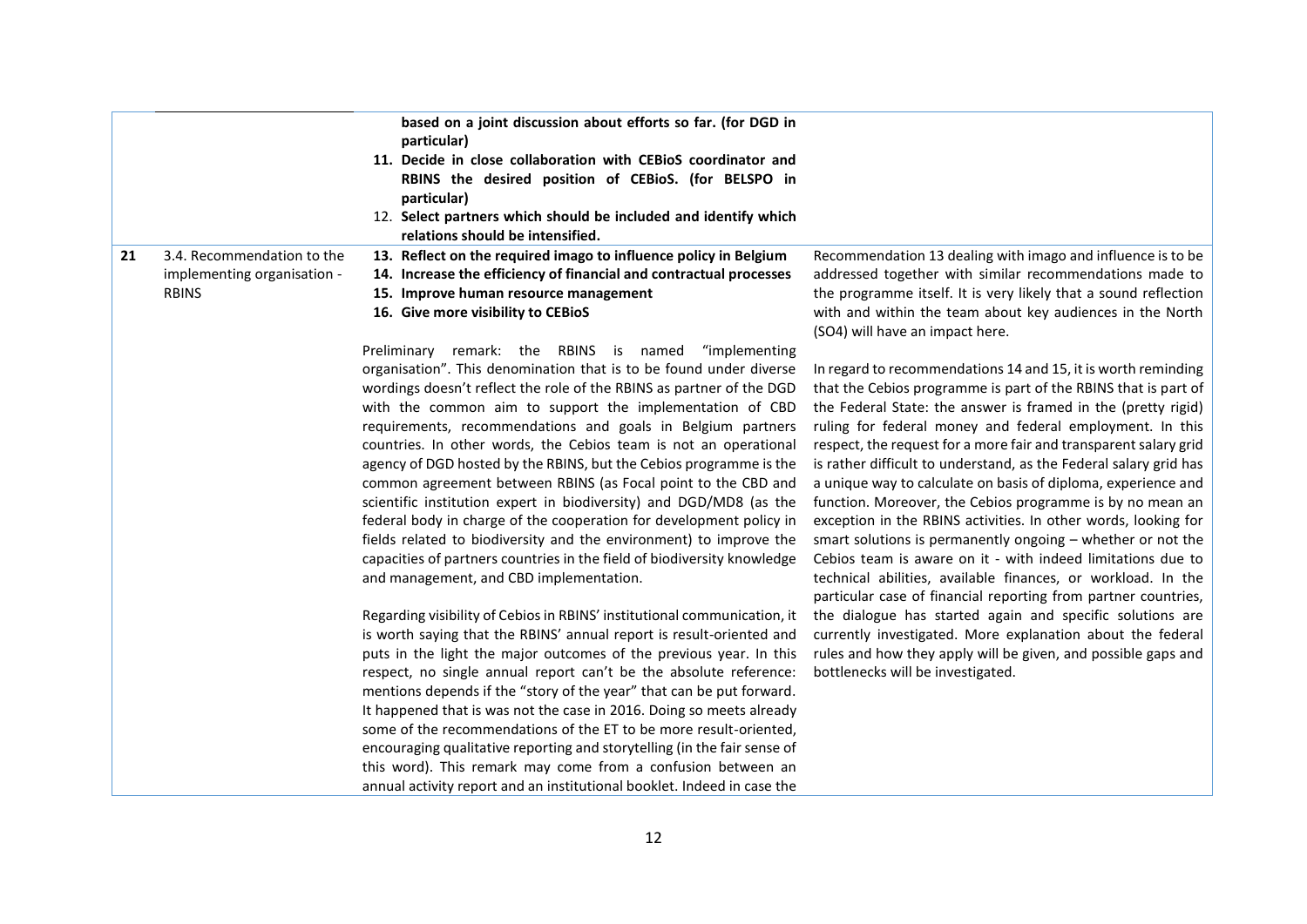|    |                            | RBINS would develop one, the Cebios programme and its<br>achievements would be an important component. |                                                              |
|----|----------------------------|--------------------------------------------------------------------------------------------------------|--------------------------------------------------------------|
|    |                            |                                                                                                        |                                                              |
|    | Annexes                    |                                                                                                        |                                                              |
| 22 | Logframe (annex 7)         | No comments                                                                                            | We will re-structure the whole logframe for phase II         |
| 23 | Monitoring table (annex 7) | No comments                                                                                            | We will take the comments into account while formulating the |
|    |                            |                                                                                                        | indicators.                                                  |

# 2. Management response by DGD

| Nr.         | Chapter from mid-term evaluation                                                                                                                                               | <b>General comment</b> | Follow-up (short term and long term)                                                                                                      |
|-------------|--------------------------------------------------------------------------------------------------------------------------------------------------------------------------------|------------------------|-------------------------------------------------------------------------------------------------------------------------------------------|
|             | Executive summary based on the OECD DAC evaluation criteria                                                                                                                    |                        |                                                                                                                                           |
| No comments |                                                                                                                                                                                |                        |                                                                                                                                           |
|             | 2.2<br><b>Assessment of CEBIOS 6 specific objectives</b>                                                                                                                       |                        |                                                                                                                                           |
| 4           | SO1 - To strengthen the scientific and technical knowledge<br>base on biodiversity and on its linkages with ecosystem<br>services and poverty reduction (Knowledge base & GTI) |                        | MD8: concerning the priorities CEBioS should focus on<br>the activities that have the biggest impact on<br>development/poverty reduction. |
| 5.          | SO2 - To enhance the information base on biodiversity and on<br>its linkages with ecosystem services and poverty reduction<br>and on associated governance processes (CHM)     |                        |                                                                                                                                           |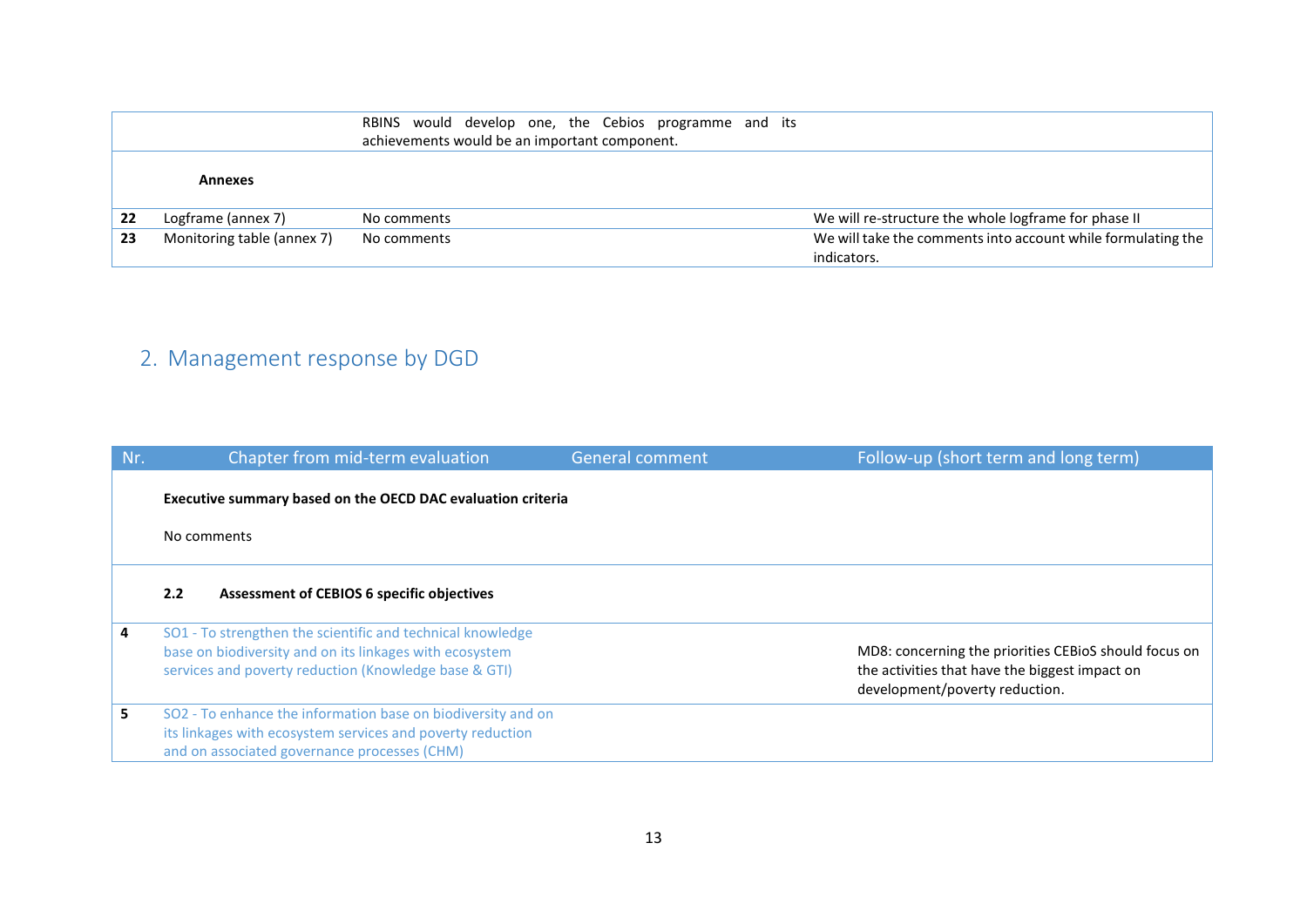| 6                       | SO3 - To raise awareness and communicate on the<br>importance of biodiversity and ecosystem services for<br>poverty reduction and sustainable development (Awareness)                         |                                                                                                                                                                                                                                                                                      |                                                                                                                                                                                                                                                                                                                                                                                        |
|-------------------------|-----------------------------------------------------------------------------------------------------------------------------------------------------------------------------------------------|--------------------------------------------------------------------------------------------------------------------------------------------------------------------------------------------------------------------------------------------------------------------------------------|----------------------------------------------------------------------------------------------------------------------------------------------------------------------------------------------------------------------------------------------------------------------------------------------------------------------------------------------------------------------------------------|
| $\overline{\mathbf{z}}$ | SO4 - To improve the mainstreaming of biodiversity and<br>ecosystem services in policy sectors that have a high<br>relevance for development (Mainstreaming)                                  |                                                                                                                                                                                                                                                                                      | How to improve?<br>MD8 will structurally involve CEBioS in the preparation<br>of cooperation programs in those countries where<br>CEBioS is active. Considering the current reform of<br>Enabel and its impact on the role of DGD, CEBioS and<br>DGD will further reflect on how to improve<br>mainstreaming of biodiversity related issues in the<br>Belgian Development Cooperation. |
| 8                       | SO5 - To improve the knowledge on the measurement,<br>reporting and verification of policy choices and activities<br>linked to biodiversity and ecosystem services (MRV and Aïchi<br>targets) |                                                                                                                                                                                                                                                                                      |                                                                                                                                                                                                                                                                                                                                                                                        |
| 9                       | S06 - To raise awareness on, and build capacities for, the<br>implementation of the Nagoya Protocol on Access and<br><b>Benefit Sharing (Nagoya protocol)</b>                                 |                                                                                                                                                                                                                                                                                      |                                                                                                                                                                                                                                                                                                                                                                                        |
| Nr.                     | Chapter from mid-term evaluation                                                                                                                                                              | <b>General comment</b>                                                                                                                                                                                                                                                               | Follow-up                                                                                                                                                                                                                                                                                                                                                                              |
|                         | Answers to the evaluation questions (EQ)<br>2.3                                                                                                                                               |                                                                                                                                                                                                                                                                                      |                                                                                                                                                                                                                                                                                                                                                                                        |
| 10                      | EQ1: Do the services and deliverables comply with the<br>strategy of CEBioS?                                                                                                                  | MD8 agrees with the comment of CEBioS<br>that capacity development is an intrinsic<br>part of development but agrees also with<br>the comment of the ET that in the future<br>CEBioS needs to show the impact of their<br>activities on development and the<br>reduction of poverty. | How to improve                                                                                                                                                                                                                                                                                                                                                                         |
| 11                      | EQ 2: Are CEBIOS services and deliverables related to the 6                                                                                                                                   |                                                                                                                                                                                                                                                                                      |                                                                                                                                                                                                                                                                                                                                                                                        |
|                         | CEBIOS specific objectives adequate and of good quality?                                                                                                                                      |                                                                                                                                                                                                                                                                                      |                                                                                                                                                                                                                                                                                                                                                                                        |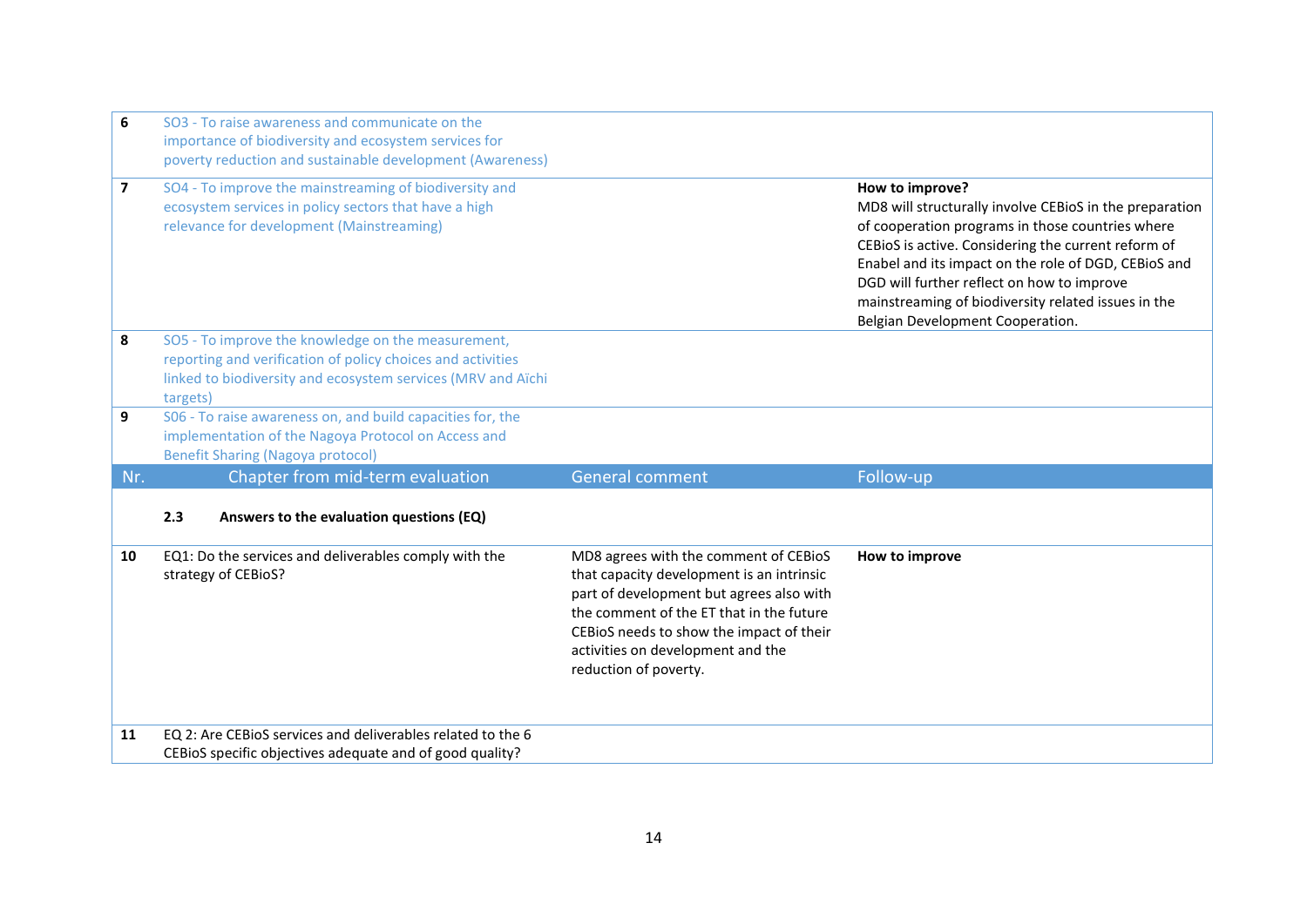| 12 | EQ 3: Are the workforce and composition of the staff                                                          |    |                                                |                                                                               |                                                        |
|----|---------------------------------------------------------------------------------------------------------------|----|------------------------------------------------|-------------------------------------------------------------------------------|--------------------------------------------------------|
|    | adequate? (including questioning the structure/governance                                                     |    |                                                |                                                                               |                                                        |
|    | of CEBIOS itself)                                                                                             |    |                                                |                                                                               |                                                        |
| 13 | EQ 4: Are the tools and modalities appropriate to assess the                                                  |    |                                                | MD8 emphasizes the importance of a                                            | How to improve                                         |
|    | progress towards strategic objectives and the success of its                                                  |    |                                                | good monitoring system with clear                                             | MD8: there is a flexibility to adjust the budget       |
|    | activities?                                                                                                   |    |                                                | indicators, particularly at the level of<br>results.                          | allocation, if necessary, after consultation and       |
| 14 | EQ 5: How effective and efficient is the RBINS/CEBIOS                                                         |    |                                                |                                                                               | approval by the steering committee                     |
|    | coordination in its implementation management and                                                             |    |                                                |                                                                               |                                                        |
|    | monitoring procedure?                                                                                         |    |                                                |                                                                               |                                                        |
| 15 | EQ 6: How effective and efficient is the institutional                                                        |    |                                                |                                                                               | How to improve                                         |
|    | cooperation with each of the 5 countries Benin, Burundi, DR                                                   |    |                                                |                                                                               | MD8 agrees with the importance of combining the soft   |
|    | Congo, Peru and Vietnam?                                                                                      |    |                                                |                                                                               | with hard support. It is certainly possible to further |
|    | EQ 7: How effective and efficient is the cooperation in the                                                   |    |                                                |                                                                               | investigate how this could be included in future       |
|    | other partner countries?                                                                                      |    |                                                |                                                                               | workplans and within the foreseen budget. However      |
|    |                                                                                                               |    |                                                |                                                                               | MD8 thinks that the focus should remain on providing   |
|    |                                                                                                               |    |                                                |                                                                               | soft skills.                                           |
| 16 | EQ 8: How effective are the synergies identified and<br>developed by CEBioS through partnerships with Belgian |    |                                                |                                                                               |                                                        |
|    | institutions                                                                                                  |    |                                                |                                                                               |                                                        |
| 17 | EQ 9: How should the CEBioS-programme at RBINS evolve in                                                      |    |                                                |                                                                               |                                                        |
|    | terms of management and coordination                                                                          |    |                                                |                                                                               |                                                        |
|    |                                                                                                               |    |                                                |                                                                               |                                                        |
|    | <b>Recommendations</b><br>З.                                                                                  |    |                                                |                                                                               |                                                        |
|    |                                                                                                               |    |                                                |                                                                               |                                                        |
| 18 | 3.1. CEBioS and change management                                                                             |    |                                                |                                                                               |                                                        |
| 19 | 3.2. Recommendation to                                                                                        | 1. | Strengthen team spirit                         |                                                                               |                                                        |
|    | <b>CEBioS</b> implementing                                                                                    | 2. | (secretariat/Training center/                  | Coordinate a strategic reflection on CEBIOS identity<br>expertise center) and |                                                        |
|    | team                                                                                                          |    | communicate clearly on it.                     |                                                                               |                                                        |
|    |                                                                                                               |    |                                                | 3. Strengthen the link between CEBIOS vision for the future                   |                                                        |
|    |                                                                                                               |    | and the team capacities                        |                                                                               |                                                        |
|    |                                                                                                               | 4. |                                                | Strengthen learning and communication strategy of CEBIOS                      |                                                        |
|    |                                                                                                               | 5. | Develop more strategically CEBIOS partnerships |                                                                               |                                                        |
|    |                                                                                                               | 6. | <b>Strengthen the CHM component</b>            |                                                                               |                                                        |
|    |                                                                                                               | 7. | <b>Strengthen management tools</b>             |                                                                               |                                                        |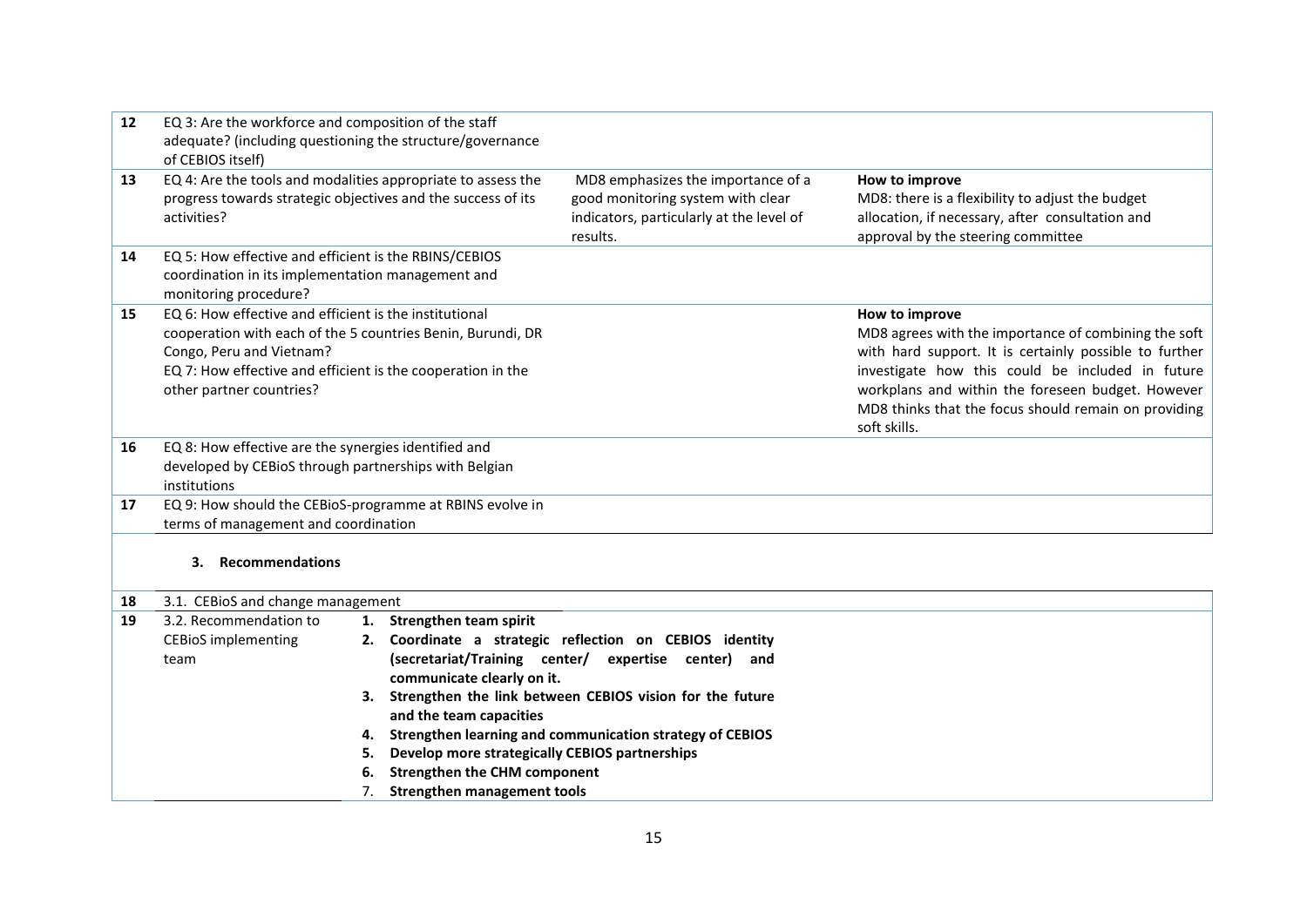| 20 | 3.3. Recommendation to<br>the financing and hosting | Continue CEBioS programme and encourage its evolvement<br>Allow for flexibility in implementation and reporting<br>9.                         | 8. In the budget of 2019 an amount is foreseen for the second<br>phase of the program. This is only a prevision, the Minister decides                                                                                                    |
|----|-----------------------------------------------------|-----------------------------------------------------------------------------------------------------------------------------------------------|------------------------------------------------------------------------------------------------------------------------------------------------------------------------------------------------------------------------------------------|
|    | institutions BELSPO and<br><b>DGD</b>               | 10. Explore with CEBioS how mainstreaming biodiversity in<br>development cooperation sector can be further stimulated,                        | 1) if a second phase will be approved and 2) the amount granted.<br>Concerning a multiannual perspective over the total programme                                                                                                        |
|    |                                                     | based on a joint discussion about efforts so far. (for DGD in<br>particular)<br>11. Decide in close collaboration with CEBioS coordinator and | budget there is a flexibility to transfer resources from one year to<br>the other or between SOs. These reallocations should be based on<br>solid argumentation and approved by the SG. But the amount of                                |
|    |                                                     | RBINS the desired position of CEBioS. (for BELSPO in<br>particular)                                                                           | yearly installments is fixed by royal decree and should be decided<br>on when phase 2 is approved (each year the same, or different                                                                                                      |
|    |                                                     | 12. Select partners which should be included and identify which<br>relations should be intensified.                                           | amounts). See also EQ3 for external budget.                                                                                                                                                                                              |
|    |                                                     |                                                                                                                                               | 9. DGD allows a flexibility in implementation and reporting but<br>according to the Royal Decree CEBioS needs to report every year<br>(narrative and financial). But these issues can be discussed further<br>in the steering committee. |
|    |                                                     |                                                                                                                                               | 10. useful recommendation, MD8 will reflect together with CEBioS<br>how to enhance mainstraiming biodiverstity in development<br>cooperation                                                                                             |
|    |                                                     |                                                                                                                                               | 12. MD8 agrees with the recommendation.                                                                                                                                                                                                  |
| 21 | 3.4. Recommendation to                              | 13. Reflect on the required imago to influence policy in Belgium                                                                              |                                                                                                                                                                                                                                          |
|    | the implementing<br>organisation - RBINS            | 14. Increase the efficiency of financial and contractual<br>processes                                                                         |                                                                                                                                                                                                                                          |
|    |                                                     | 15. Improve human resource management                                                                                                         |                                                                                                                                                                                                                                          |
|    |                                                     | 16. Give more visibility to CEBioS                                                                                                            |                                                                                                                                                                                                                                          |
|    |                                                     |                                                                                                                                               |                                                                                                                                                                                                                                          |
|    | Annexes                                             |                                                                                                                                               |                                                                                                                                                                                                                                          |
| 22 | Logframe (annex 7)                                  | No comments                                                                                                                                   |                                                                                                                                                                                                                                          |
| 23 | Monitoring table (annex 7)                          | No comments                                                                                                                                   |                                                                                                                                                                                                                                          |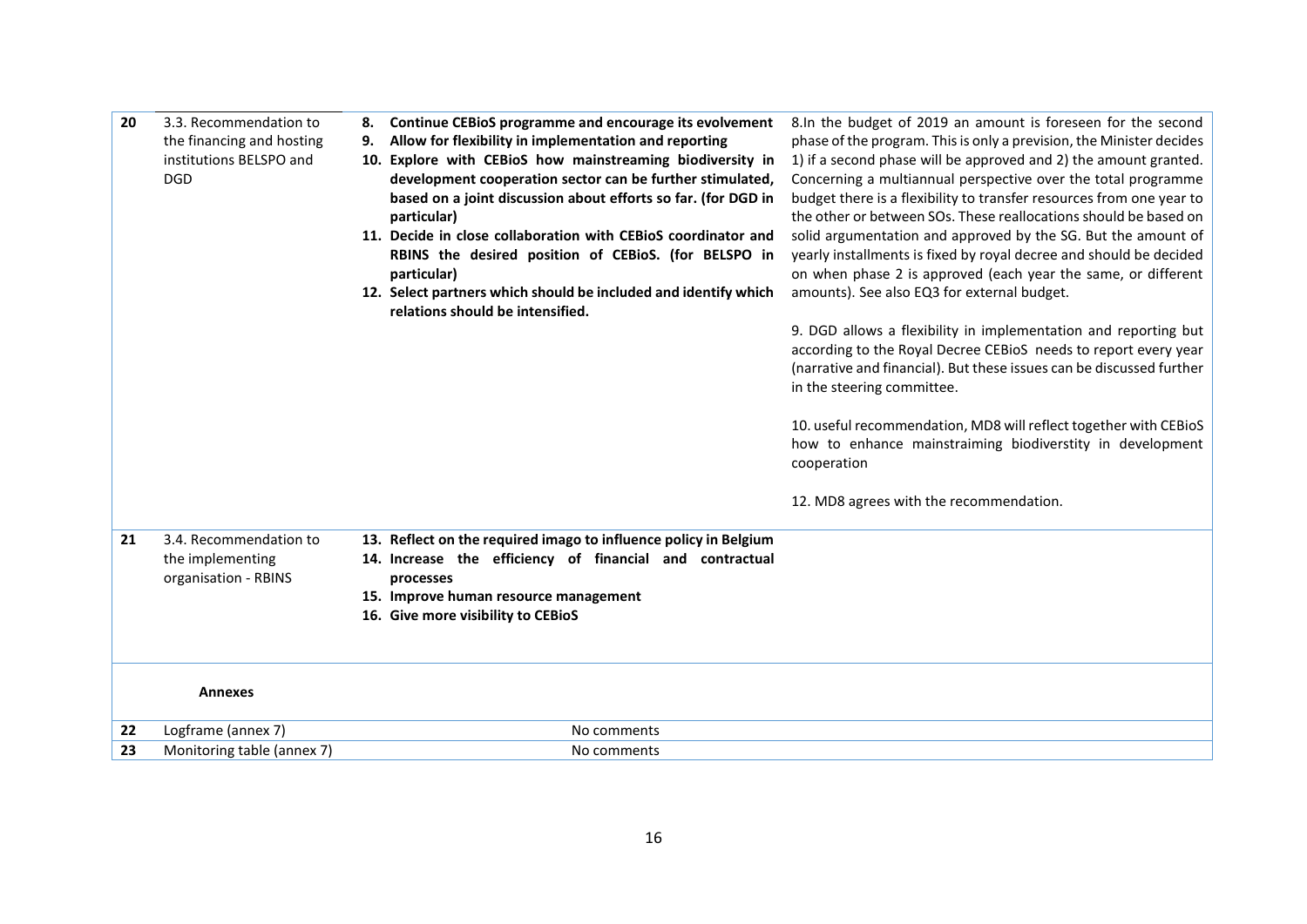## 3. Management response by BELSPO

| Nr. | Chapter from mid-term evaluation                                                                               | <b>General comment</b> | Follow-up (short term and long term)                                                                                                                                                                                                                                                                                                                                                                                                                                                                                                                                                                       |  |  |
|-----|----------------------------------------------------------------------------------------------------------------|------------------------|------------------------------------------------------------------------------------------------------------------------------------------------------------------------------------------------------------------------------------------------------------------------------------------------------------------------------------------------------------------------------------------------------------------------------------------------------------------------------------------------------------------------------------------------------------------------------------------------------------|--|--|
|     | Executive summary based on the OECD DAC evaluation criteria                                                    |                        |                                                                                                                                                                                                                                                                                                                                                                                                                                                                                                                                                                                                            |  |  |
|     | No comments                                                                                                    |                        |                                                                                                                                                                                                                                                                                                                                                                                                                                                                                                                                                                                                            |  |  |
|     | 2.2<br><b>Assessment of CEBIOS 6 specific objectives</b>                                                       |                        |                                                                                                                                                                                                                                                                                                                                                                                                                                                                                                                                                                                                            |  |  |
|     | No comments                                                                                                    |                        |                                                                                                                                                                                                                                                                                                                                                                                                                                                                                                                                                                                                            |  |  |
|     | 2.3<br>Answers to the evaluation questions (EQ)                                                                |                        |                                                                                                                                                                                                                                                                                                                                                                                                                                                                                                                                                                                                            |  |  |
| 10  | EQ1: Do the services and deliverables comply with the<br>strategy of CEBioS?                                   |                        |                                                                                                                                                                                                                                                                                                                                                                                                                                                                                                                                                                                                            |  |  |
| 11  | EQ 2: Are CEBioS services and deliverables related to<br>the 6 CEBioS specific objectives adequate and of good |                        |                                                                                                                                                                                                                                                                                                                                                                                                                                                                                                                                                                                                            |  |  |
|     | quality?                                                                                                       |                        |                                                                                                                                                                                                                                                                                                                                                                                                                                                                                                                                                                                                            |  |  |
| 12  | EQ 3: Are the workforce and composition of the staff<br>adequate? (including questioning the                   |                        | How to improve                                                                                                                                                                                                                                                                                                                                                                                                                                                                                                                                                                                             |  |  |
|     | structure/governance of CEBIOS itself)                                                                         |                        | BELSPO: agrees with the ET that balance should be improved between<br>workload, staff costs and co-financing activities (meaning new financing,<br>new projects to cover staff costs  but also additional workload). BELSPO<br>is of the view that DGD provides funding to CEBIOS to fulfil its clearly<br>defined core mandate in terms of capacity building activities. Seeking<br>additional funds from science portfolio to carry out policy-support<br>research in developing countries is worth but should be worked out at an<br>early stage, discussed and reported within the steering committee. |  |  |
| 13  | EQ 4: Are the tools and modalities appropriate to                                                              |                        |                                                                                                                                                                                                                                                                                                                                                                                                                                                                                                                                                                                                            |  |  |
|     | assess the progress towards strategic objectives and<br>the success of its activities?                         |                        |                                                                                                                                                                                                                                                                                                                                                                                                                                                                                                                                                                                                            |  |  |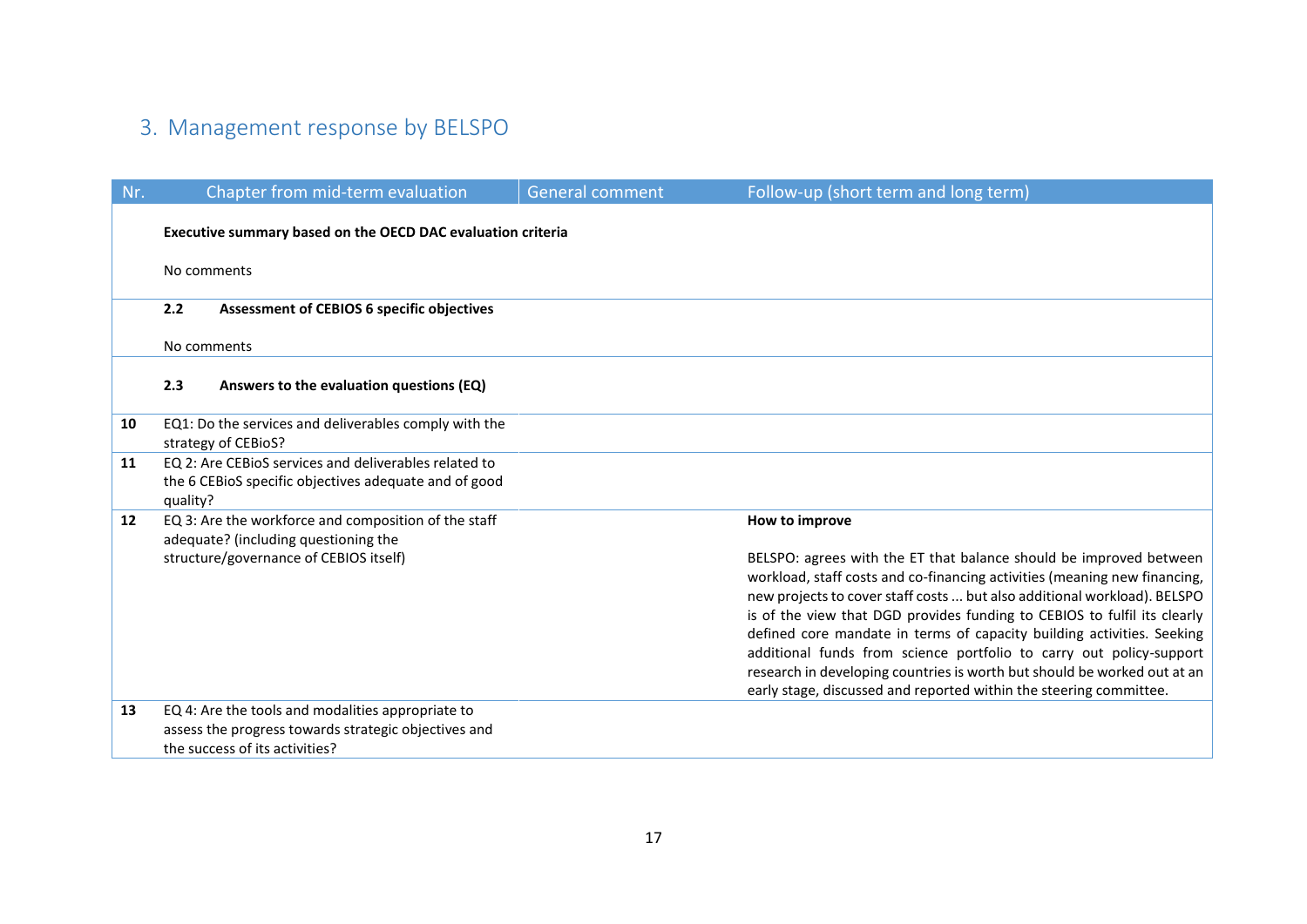| 14 | EQ 5: How effective and efficient is the RBINS/CEBIOS   |                                                                            |
|----|---------------------------------------------------------|----------------------------------------------------------------------------|
|    | coordination in its implementation management and       |                                                                            |
|    | monitoring procedure?                                   |                                                                            |
| 15 | EQ 6: How effective and efficient is the institutional  |                                                                            |
|    | cooperation with each of the 5 countries Benin,         |                                                                            |
|    | Burundi, DR Congo, Peru and Vietnam?                    |                                                                            |
|    | EQ 7: How effective and efficient is the cooperation in |                                                                            |
|    | the other partner countries?                            |                                                                            |
| 16 | EQ 8: How effective are the synergies identified and    | How to improve                                                             |
|    | developed by CEBioS through partnerships with           |                                                                            |
|    | Belgian institutions                                    | BELSPO: as stated by the ET, in order for CEBIOS to be recognized as "the" |
|    |                                                         | capacity building body for biodiversity for the South in Belgium, Cebios   |
|    |                                                         | needs to structurally reinforce the partnership with key Belgian actors    |
|    |                                                         | (RMCA, Plantentuin Meise, ACROPOLIS, Enabel, ARES, EDUCAID, FIABEI,        |
|    |                                                         | NGOs ). With this intention, BELSPO recommends to enlarge the              |
|    |                                                         | steering committee with representives of all thoses institutions carrying  |
|    |                                                         | out activties driven by SDG and CBD -Post-Aïchi targets.                   |
| 17 | EQ 9: How should the CEBioS-programme at RBINS          |                                                                            |
|    | evolve in terms of management and coordination          | BELSPO welcomes the ET suggestion of exploring scenarios to prepare for    |
|    |                                                         | sustainability of CEBioS missions and services With this view, Belspo is   |
|    |                                                         | willing to participate to the ToC workshop aiming to prepare phase II and  |
|    |                                                         | implement it.                                                              |
|    |                                                         |                                                                            |

#### **4. Recommendations**

| 18 | 3.1. CEBioS and change<br>management | No comments<br>No comments                                                  |  |
|----|--------------------------------------|-----------------------------------------------------------------------------|--|
| 19 | 3.2. Recommendation to               | Strengthen team spirit                                                      |  |
|    | <b>CEBIOS</b> implementing           | 2. Coordinate a strategic reflection on CEBIOS identity                     |  |
|    | team                                 | (secretariat/Training center/expertise center) and communicate              |  |
|    |                                      | clearly on it.                                                              |  |
|    |                                      | Strengthen the link between CEBIOS vision for the future and the team<br>3. |  |
|    |                                      | capacities:                                                                 |  |
|    |                                      | Strengthen learning and communication strategy of CEBIOS<br>4.              |  |
|    |                                      | Develop more strategically CEBIOS partnerships<br>5.                        |  |
|    |                                      | <b>Strengthen the CHM component:</b><br>6.                                  |  |